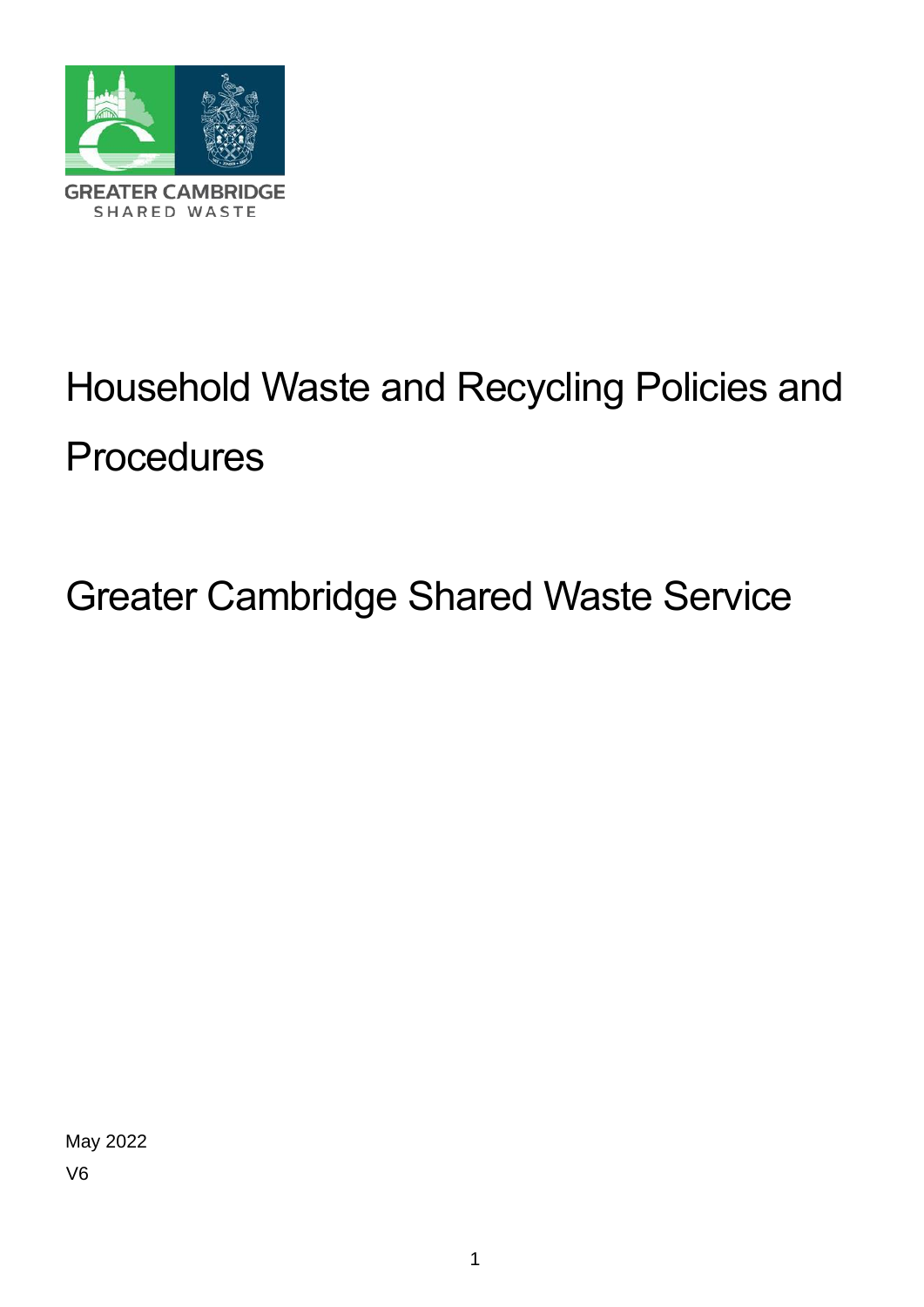## **Contents**

| 1.0                                                                         |                                                                              |  |
|-----------------------------------------------------------------------------|------------------------------------------------------------------------------|--|
| 2.0                                                                         |                                                                              |  |
| 3.0                                                                         |                                                                              |  |
| 4.0                                                                         |                                                                              |  |
| 5.0                                                                         |                                                                              |  |
| 6.0                                                                         |                                                                              |  |
| 7.0                                                                         |                                                                              |  |
| 8.0                                                                         |                                                                              |  |
| 9.0                                                                         |                                                                              |  |
| 10.0                                                                        |                                                                              |  |
| 11.0                                                                        |                                                                              |  |
|                                                                             |                                                                              |  |
|                                                                             |                                                                              |  |
| 14.0                                                                        |                                                                              |  |
|                                                                             |                                                                              |  |
| 16.0                                                                        |                                                                              |  |
| 17.0                                                                        |                                                                              |  |
|                                                                             |                                                                              |  |
| 19.0                                                                        |                                                                              |  |
| 20.0                                                                        |                                                                              |  |
| 21.0                                                                        |                                                                              |  |
|                                                                             |                                                                              |  |
|                                                                             |                                                                              |  |
|                                                                             | Appendix B - Acceptable and non-acceptable items in the bins (April 2021) 22 |  |
|                                                                             |                                                                              |  |
| Appendix D – Contaminated bins process and flats service review process  25 |                                                                              |  |
|                                                                             |                                                                              |  |
|                                                                             |                                                                              |  |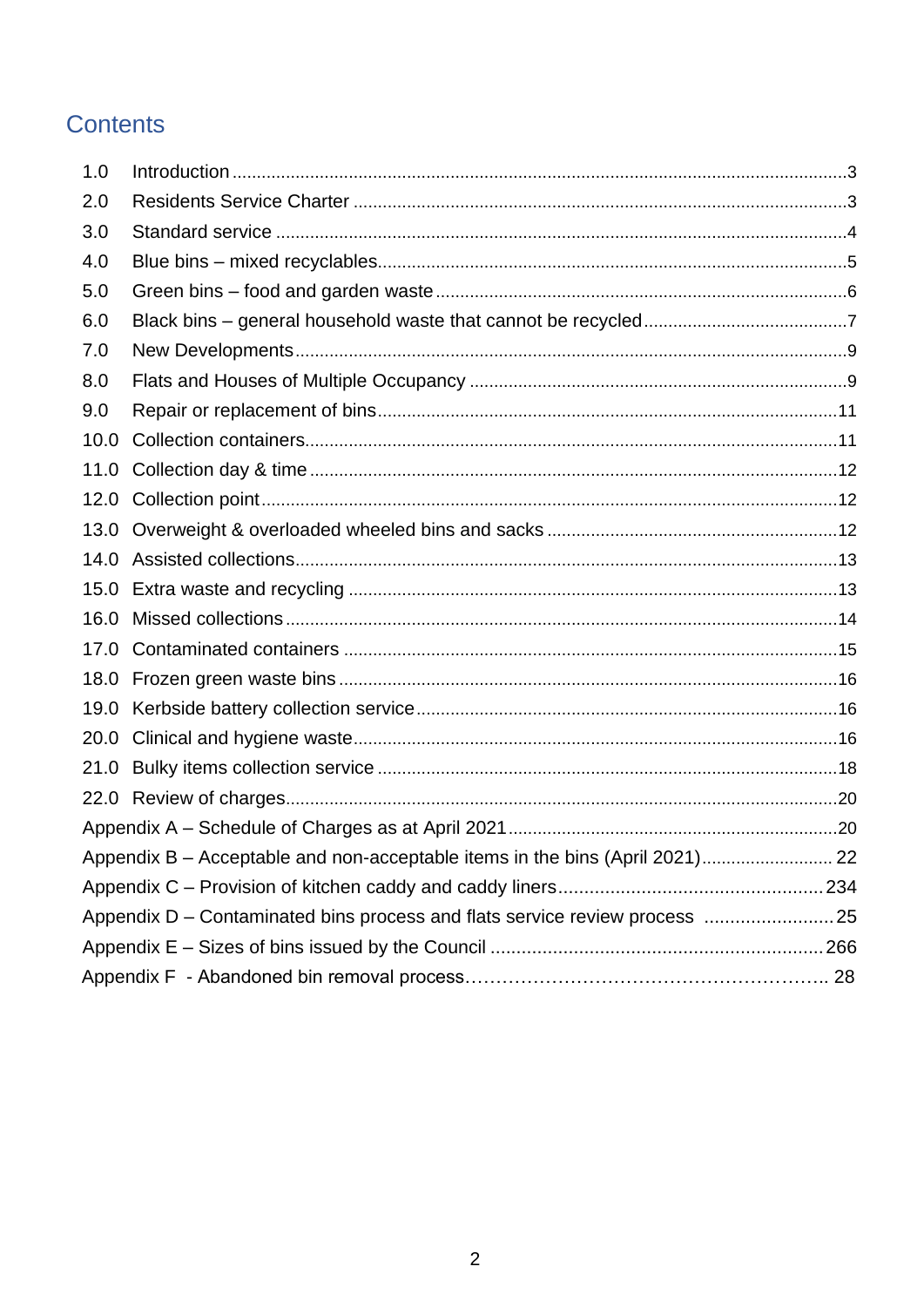## <span id="page-2-0"></span>1.0 Introduction

Greater Cambridge Shared Waste Service (referred to as Waste Service in this document) was formed in 2015 by Cambridge City Council and South Cambridgeshire District Council.

This document provides key collections policies for the Waste Service. The document will be reviewed regularly and updated as the service changes.

The Waste Service is committed to increasing recycling in order to maximise use of finite resources thereby minimising energy use and waste disposal. The Councils want to develop services that result in reductions in carbon emissions, and support the waste hierarchy, putting waste prevention first.

The Waste Service supports national and European pressures for change to reduce the amount of biodegradable waste that is sent to landfill. It addresses tightening health and safety laws, ensuring that the Council maintains safe, economic and efficient recycling and waste collections.

#### <span id="page-2-1"></span>2.0 Residents Service Charter

#### 2.1 What you can expect from us:

- We will be courteous, helpful and polite at all times.
- We will collect containers which are left out by 6.00am on your appointed collection day and if we fail to empty them, we will endeavour to return and correct this within two working days except where the failure is as a result of weather conditions or in cases of householder error, e.g. bins containing the wrong materials, not presented in the correct location, or not presented at the correct time.
- Residents will receive a fortnightly collection of food and garden waste from March to November and a monthly collection between December and February.
- We will provide a fortnightly collection of mixed dry recyclables.
- We will provide a fortnightly collection of general household waste.
- We will repair or replace damaged, lost, or stolen containers within ten working days.
- We will treat collected material in the most economical and environmentally responsible manner available, in accordance with statutory requirements.
- We will provide help, advice and education where required
- We will return containers to a safe and convenient location.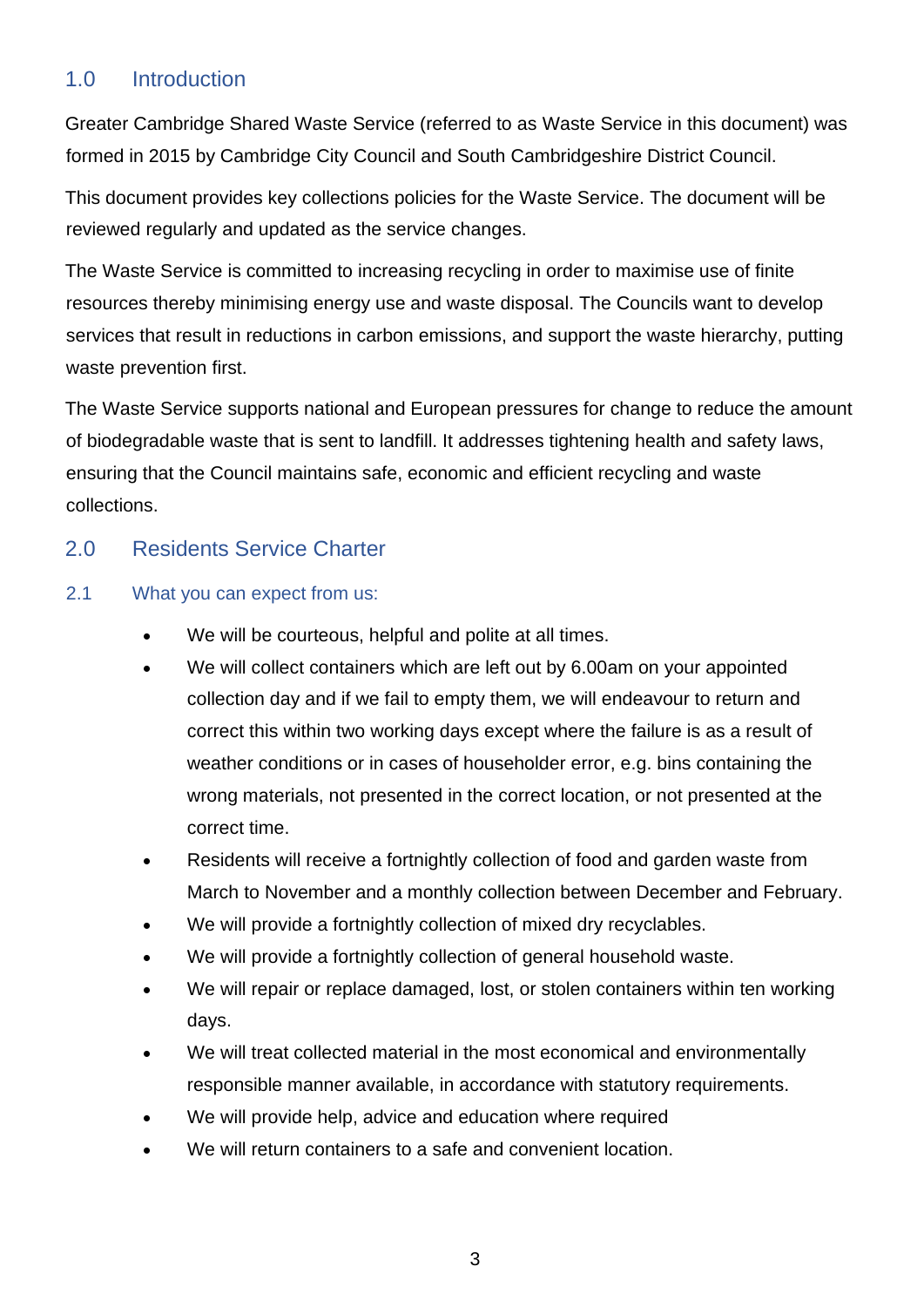#### 2.2 What we ask of you:

- Use the recycling and garden & food waste collection services for as much of your 'waste' as possible – the refuse bin is only for items which cannot be collected through recycling or garden & food waste collection services.
- Use the bins correctly and put the right items into the right bin.
- Ensure your garden waste, food waste, recycling and refuse are made available for collection by 6.00 a.m. on your scheduled collection day.
- Place your containers at the agreed location. This is usually at the kerbside next to the public highway unless alternative arrangements have been agreed.
- Please be considerate when parking vehicles, as vehicles blocking or obstructing access for our lorries can make it difficult or prevent us from carrying out collections.
- Please return your containers onto your property by 6.00 p.m. the day after collection unless you are waiting for a missed bin collection.
- Please ask neighbours to return bins to your property after collection while you're on holiday
- Please ensure that the bin lids are fully closed when placed out for collection.
- Please do not overfill your container(s) or put heavy objects into your bins.
- Please do not put extra waste by your green or black bin, as this will not be collected.
- Report non-collection or any other complaint regarding the Waste Service via website, email or phone. If a return visit is required, a missed collection must be reported by 3.30 p.m. on the day following the scheduled collection day.

## <span id="page-3-0"></span>3.0 Standard service

The Standard Waste Service consists of:

- 240 litre black bin or white sacks for general waste
- 240 litre green bin or brown sacks for garden and food waste
- 240 litre blue bin, boxes or transparent sacks for mixed dry recyclables

In most cases the service operates an alternate weekly collection. (Note – see below information for residents who have their refuse collected in white sacks.)

In all cases containers will remain the property of the Waste Service.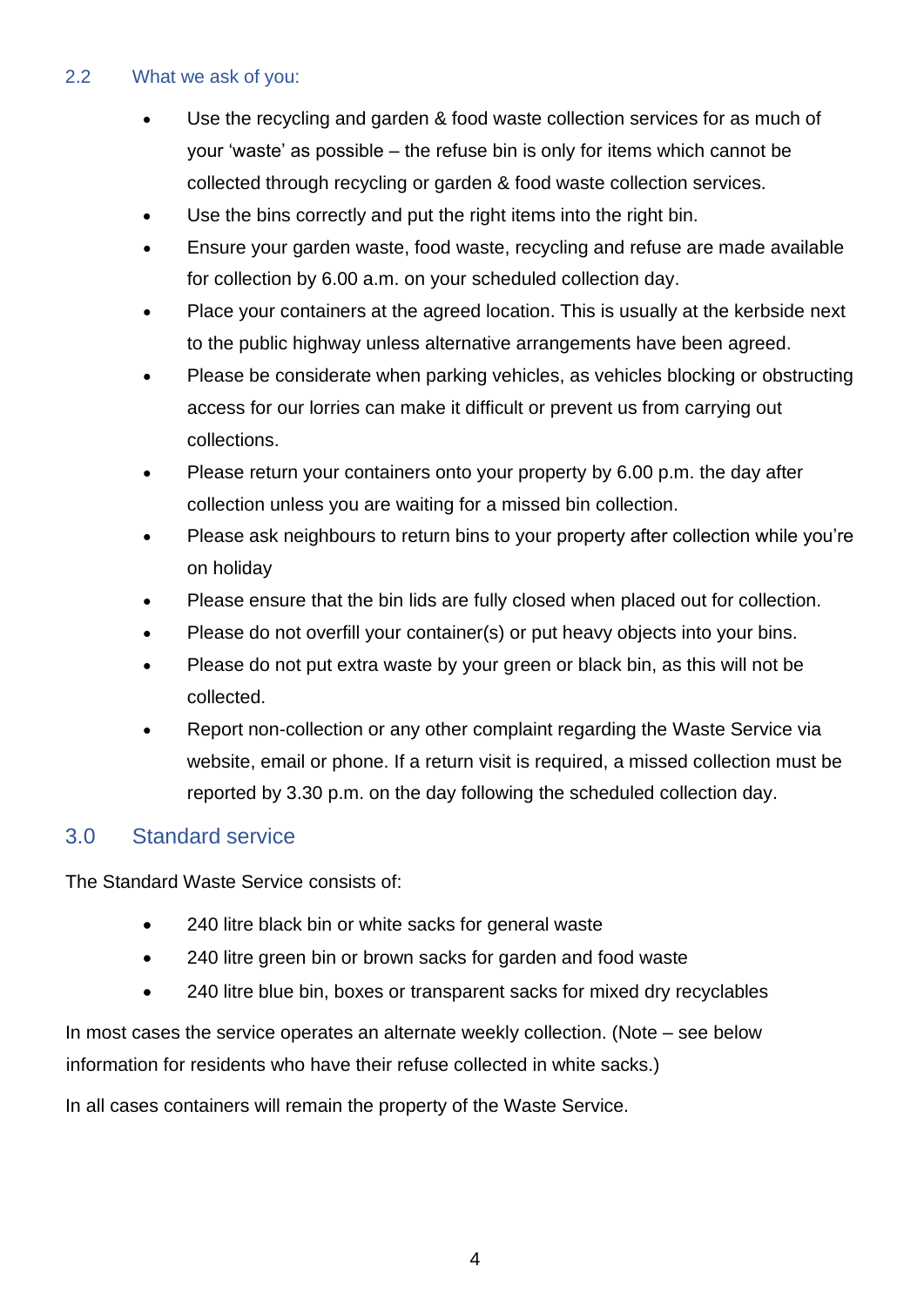### 4.0 Blue bins – mixed recyclables

#### 4.1 Standard provision

An individual household is normally entitled to one wheeled bin for recycling.

#### <span id="page-4-0"></span>4.2 Size of bins

There are two sizes of wheeled bin available for individual properties. They are a 240 litre (standard) bin or a 140 litre (small) bin. Smaller bins to be issued at our discretion See appendix for dimensions.

4.3 Additional blue bins are provided for free. Houses can have a maximum of four bins in total. Third and fourth bins are provided at our discretion to large households or Houses of Multiple Occupancy that may require greater capacity. A council officer may need to visit to assess requirements.

#### 4.4 Alternatives to a bin

Residents that do not have space for a blue bin can be provided with clear plastic recycling sacks or boxes can be supplied free of charge for residents living in properties that:

- do not have space to store a bin off the public highway
- have physical barriers that prevent a bin being safely handled to the collection point

Residents using sacks can place a maximum of 4 per collection will have the same amount of sacks replaced as collected on their scheduled day.

#### 4.5 Extra recycling

Residents with additional ad-hoc recycling should place it in a clear sack and leave it beside the blue bin. Additional cardboard should be bundled and tied so that it is small enough to fit inside the blue bin with the lid closed. If residents have excess recyclables these can be taken to any of the recycling points in Supermarket car parks and other communal areas.

Residents with regular extra recycling should request an additional bin if they can store one. Additional recycling will not be collected unless the blue bin is full.

#### 4.6 Disruptions to service

If there are service disruptions or a high volume of recycling then the emptying of bins is the priority and additional recycling may not be collected. Additional recycling should be kept until the next collection or taken to a recycling point or centre.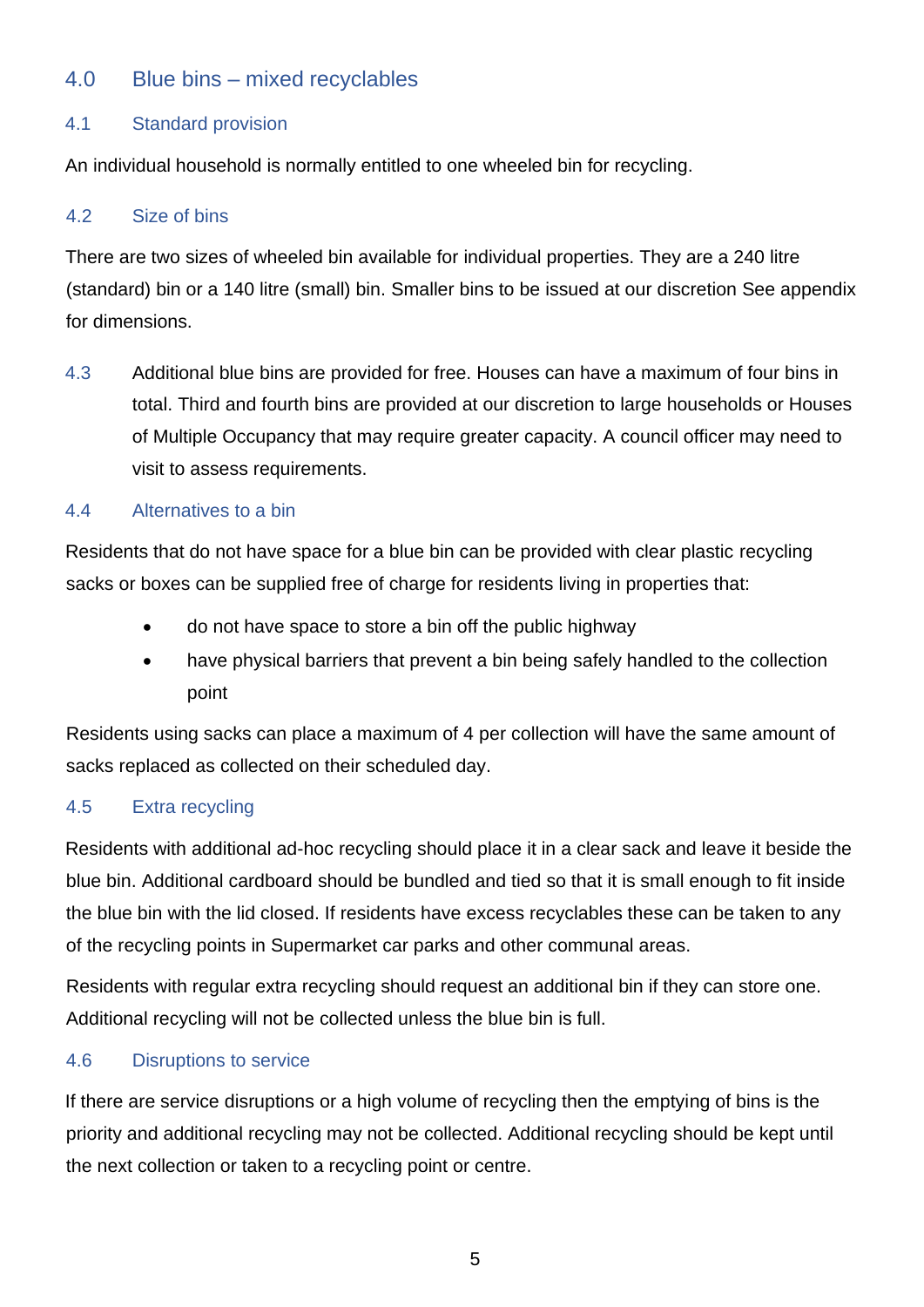#### 4.7 Use of the blue bin service

Guidance on what is collected though the blue bins service is in appendix B.

#### 4.8 Other types of property

Colleges and schools may use the household service if they can cope with the capacity and collection frequency specified above.

Alternatively, they should subscribe to the commercial waste service.

#### 5.0 Green bins – food and garden waste

#### <span id="page-5-0"></span>5.1 Standard service

The Council will supply one green wheeled bin for organic waste free of charge.

#### 5.2 Size of bin

The standard size is 240 litres but 140 litres are also available at our discretion

#### 5.3 Alternative to bins

Residents who do not have space for a green bin can be provided with paper sacks for their green waste instead of a green bin. Residents who have a bin are not permitted to use paper sacks.

#### 5.4 Number of sacks

Up to a maximum of six sacks will normally be issued by the collection crew per fortnight and six will be collected at any one time. The collection crew will replace the number of sacks that they collect.

#### 5.5 Collection of food waste

Kitchen caddies are offered to residents free of charge to help manage their food waste. These caddies are for use in the kitchen for storing food waste before placing it into the green bin. See Appendix C for locations where caddies can be collected.

The Council only collects food waste that is presented loose in the bin or wrapped in paper. This may be any paper or paper caddy liners. Paper liners come in packs of 50. These can be purchased from the locations specified in Appendix C or bought at supermarkets or direct from our supplier www.alina.co.uk/southcambridgeshire. See Appendix A for charges.

Compostable or biodegradable 'plastic' corn starch liners (e.g. BioBag) cannot be accepted in the green bins, even if they are EN13432 certified or display the compostable seedling logo, as they do not compost quickly enough for our fast composting process.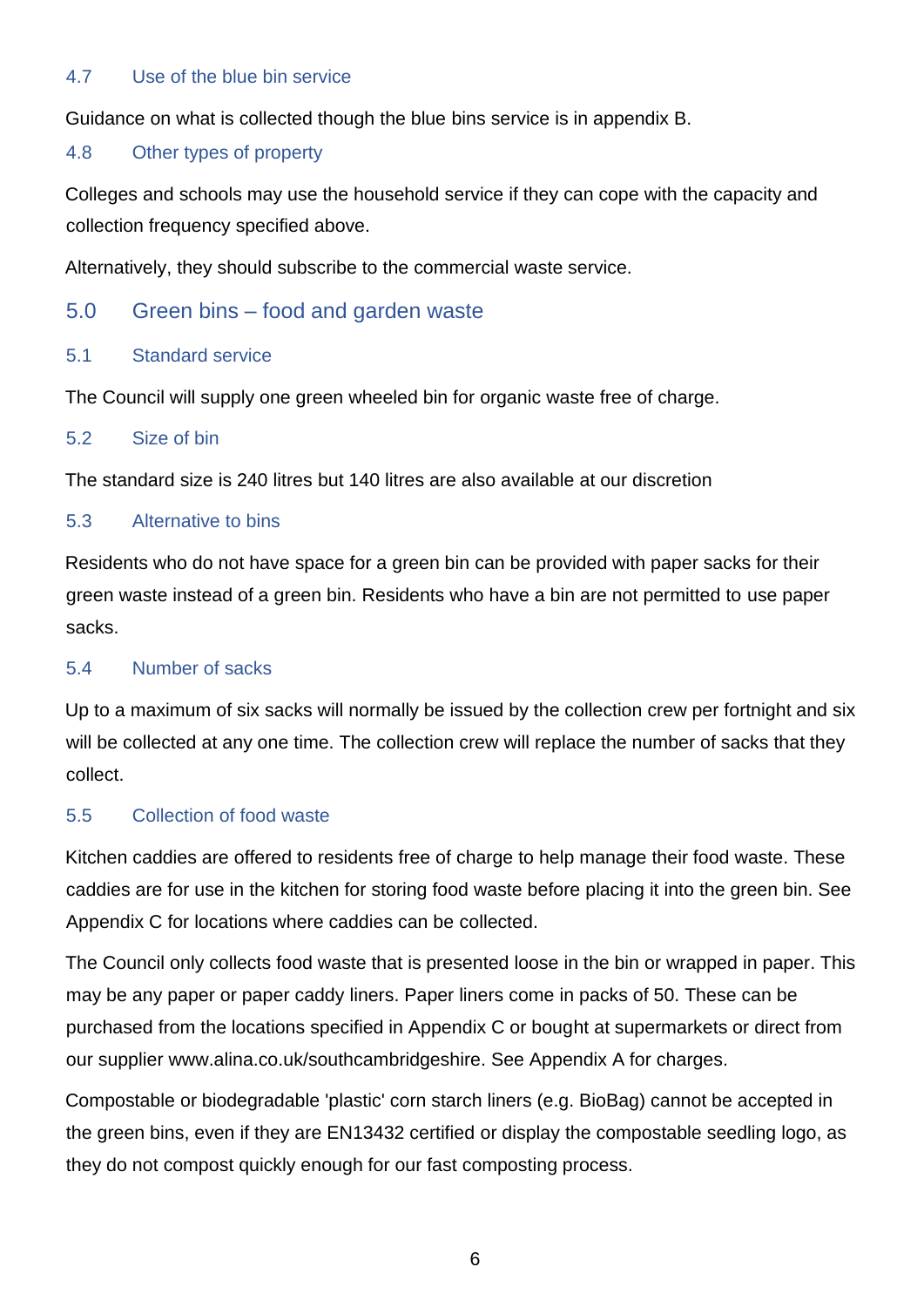#### 5.6 Frequency of collection

Residents will receive a fortnightly collection of food and garden waste from March to November and a monthly collection between December and February. This change occurs to coincide with the reduction in garden waste at this time of year.

#### 5.7 Additional bins and charging

One household is allowed up to three additional bins.

Additional bins issued are subject to an annual service charge. Please see Appendix A for details of costs.

#### 5.8 How to apply for additional bins

Residents should apply for additional bins online and set up an annual Direct Debit. Once payment has been received a sticker is issued to the householder to display on the bin. This is replaced annually if the subscription is renewed. Additional bins not displaying the correct sticker will not be emptied.

#### 5.9 Other types of property

Churches and schools that generate garden waste are entitled to one 240 litre green bin free of charge. Premises must subscribe and pay for additional services as per point 6.6.

Up to three additional bins can be paid for and issued. Premises wishing to have any more capacity or more frequent collections will be referred to our Commercial Waste Service.

#### 5.10 Use of the green bin service

Guidance on what is collected though the green bin service is in Appendix B

## 6.0 Black bins – general household waste that cannot be recycled

#### <span id="page-6-0"></span>6.1 Standard provision

An individual household is normally entitled to one wheeled bin container for household waste only.

#### <span id="page-6-1"></span>6.2 Additional bins

A second bin is only permitted under certain circumstances and at our discretion and usually incurs a charge. Second bins will have red lid or a red sticker attached to them so that these can be easily identified by crews as authorised. Additional bins without red lids or stickers will not be emptied.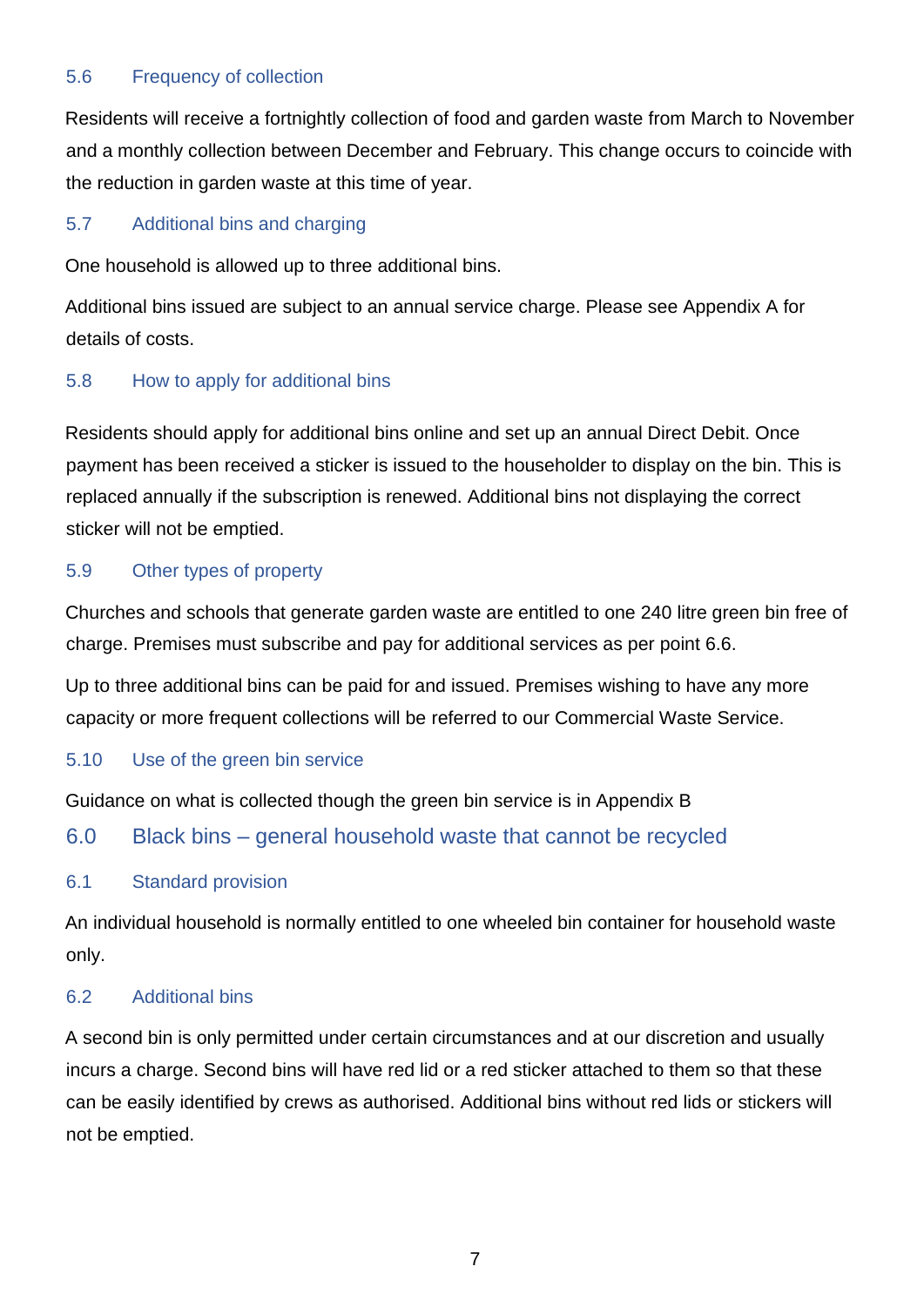#### 6.3 Size of bins

There are two sizes of wheeled bin available for standard properties. They are a 240 litre (standard) bin or a 140 litre (small) bin. See Appendix E for sizes.

#### 6.4 Charges for bins

The cost of these different bins is detailed in Appendix A. The developer, owner or landlord is responsible for paying this cost to the Waste Service if the property does not have a black bin.

#### 6.5 Alternatives to a bin

Residents living in properties that:

- do not have space to store a bin off the public highway or
- have physical barriers that prevent a bin being safely handled to the collection point or
- are subject to other circumstances as agreed by the Waste Service, can be issued with White sacks. White sacks are not supplied in addition to wheeled bins.

#### 6.6 Delivery of sacks

White sacks are delivered to residents twice yearly in April and October. Each qualifying household will receive six rolls containing 15 sacks. Further white sacks will not be issued as this collection service also needs to reflect the importance of recycling and this quantity is deemed to be equivalent to a 240 litre wheeled bin. A maximum of 5 sacks will be collected at any one time.

#### 6.7 Requesting sacks

Residents who believe they need to be placed on the white sack collection for domestic waste must make a request online. A visit may be made to the property to determine the need.

#### 6.8 Other types of property

Service levels for companies who rent out properties will be assessed according to Council Tax arrangements and where deemed appropriate will be managed by the Commercial Waste Service.

#### 6.9 Use of the black bin service

Guidance on what can be collected from the black bin service is in B.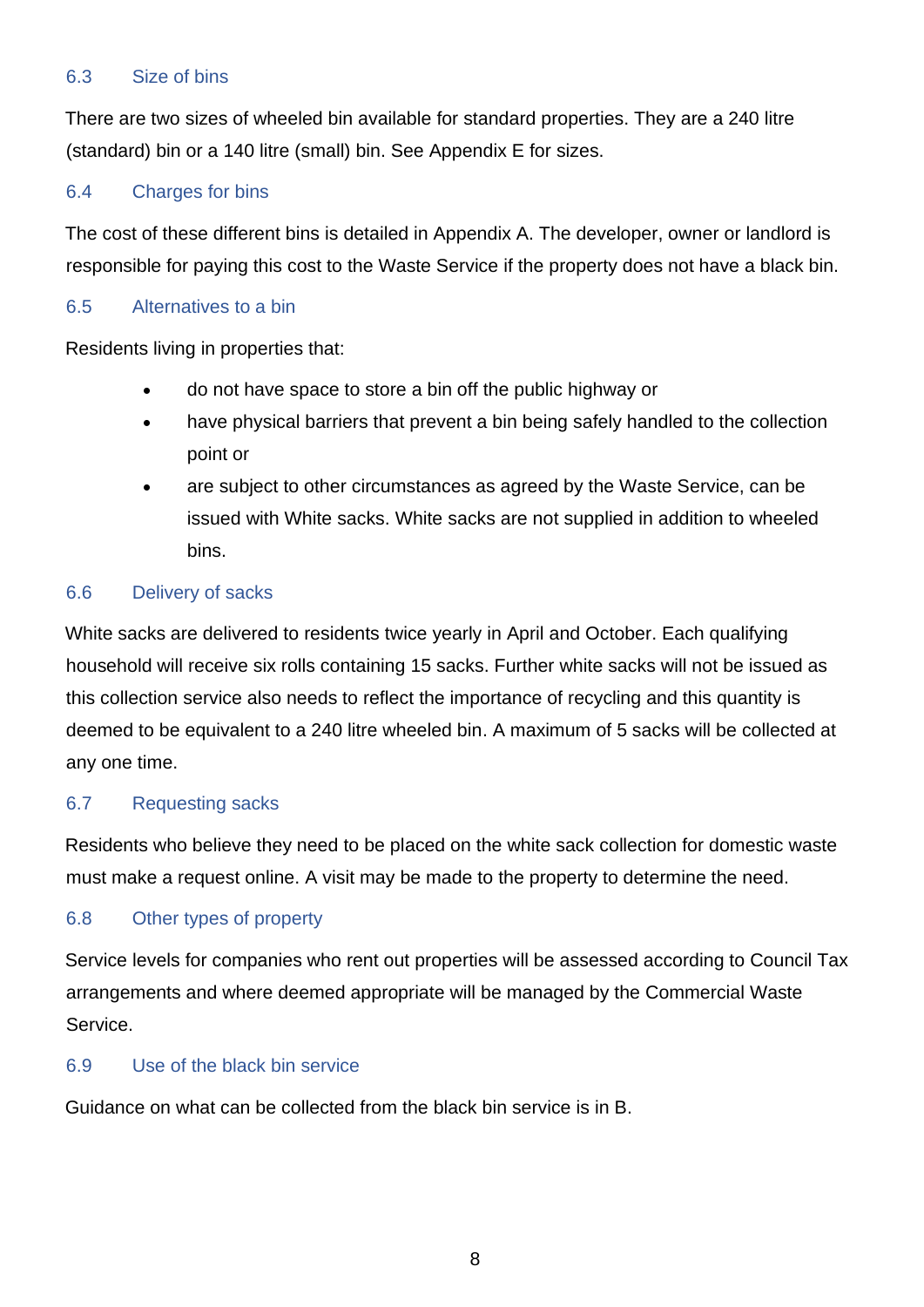## 7.0 New Developments

#### **Houses**

- 7.1 A set of three 240 litre bins will be issued to new houses as standard.
- 7.2 The size and quantity of bins issued to flats will be as per the agreement at the planning consultation stage.
- 7.3 Bins issued to brand new properties have to be paid for. Where S106 applies this is paid for by the developer, otherwise the cost is incurred by the owner. See Appendix A for charges.

#### Alternative collection arrangements

- 7.4 **Underground banks or bins** provide for the storage of waste and recycling under the ground and therefore, in certain circumstances, can be beneficial in terms of:
	- being more aesthetically pleasing than above ground facilities
	- reducing fly-tipping
	- certain systems provide efficiencies as they can be emptied less frequently i.e. the underground container is larger than some used above ground.
- 7.5 Residents living in developments with underground bins should refer to local information for details of how their collection service works as these are different to wheeled bin services and will differ between locations.
- 7.6 Further information about underground bins and banks for developers can be found in the waste management and planning sections on the website.

## 8.0 Flats and Houses of Multiple Occupancy

- <span id="page-8-0"></span>8.1 Size of bins
	- Properties such as flats or accommodation blocks will normally use communal 1100 litre and 660 litre wheeled bins.
	- Smaller blocks can be issued with 360 litre or smaller bins.
	- HMO are issued with 240 litres as standard.

#### 8.2 Number of bins

- The number of bins provided will depend on the number of occupants.
- Additional black bins of all sizes will incur a charge.
- Additional blue bins of all sizes are free of charge.
- Additional green bins of all sizes incur a charge in line with our additional green bins policy.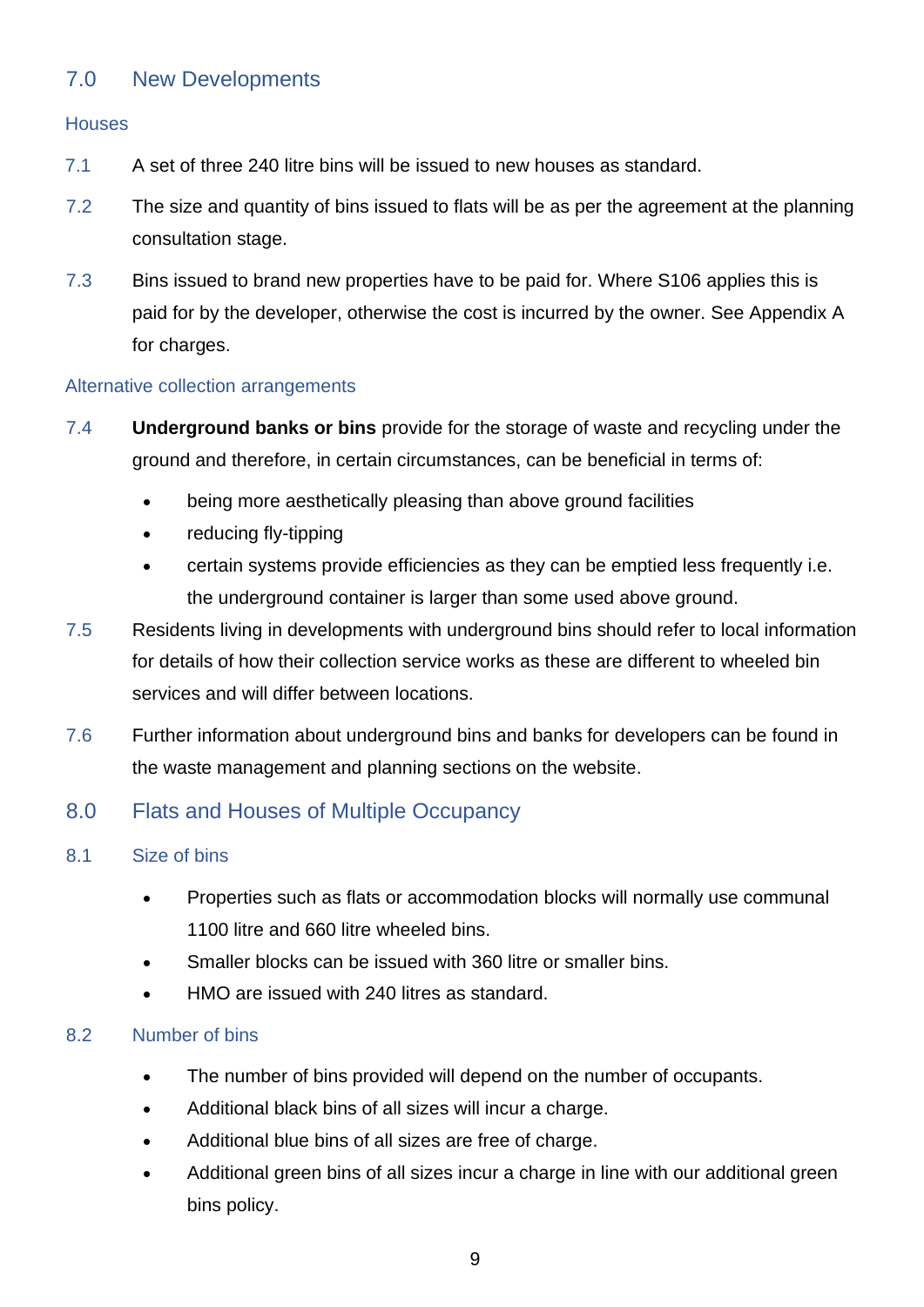#### 8.3 Garden and food waste collection at flats

- Bins will normally only be provided for the collection of general household waste and dry recyclables. The exception is ground floor flats with their own garden that may require a green bin.
- Garden and food waste collections are only provided to other properties on request and at our discretion.
- Charging for additional bins may apply. See appendix A.

#### 8.4. Individual flats and Mixed Domestic & Commercial Properties (Hereditament Properties)

- Mixed hereditament properties are generally business properties with living accommodation attached e.g. a flat above a shop.
- Where bins cannot be provided sacks will be delivered and collected from an agreed location. Residents will be provided with the same quantities of sacks as a household.

#### 8.5 Collection point

- Bins kept at collection, with suitable access, will be collected from the bin storage or other area as agreed by the Council and returned to the same location.
- In some circumstance where standard sized bins are used, these may have to be presented at the kerb and returned after collection by a resident or other 3rd party
- Where access to a bin store of collection point is blocked on collection day we will return to empty the next day. If there is ongoing disruption due to temporary work then a change to collection point might be necessary
- We expect Managing agents to update us on changes to access to bin store codes and keys and we reserve the right specify the code to be used on the bin store and type of key to ensure reliability of collection.

#### 8.7 Collection frequency

- Communal bins and sack collections from flats are in line with section 3.
- Locations with limited space and where it is not possible to provide recycling collections may receive a weekly refuse collection at our discretion.
- Requests (from Managing agents) for bins to be emptied on a non- scheduled collection day ( because of an issue with the scheduled collection) will incur a charge (see Appendix A for charges)

#### 8.8 Contamination of bins at flats

• Where a communal bin is contaminated it will be rejected and not emptied. It will be the responsibility of the residents / managing agents to arrange for the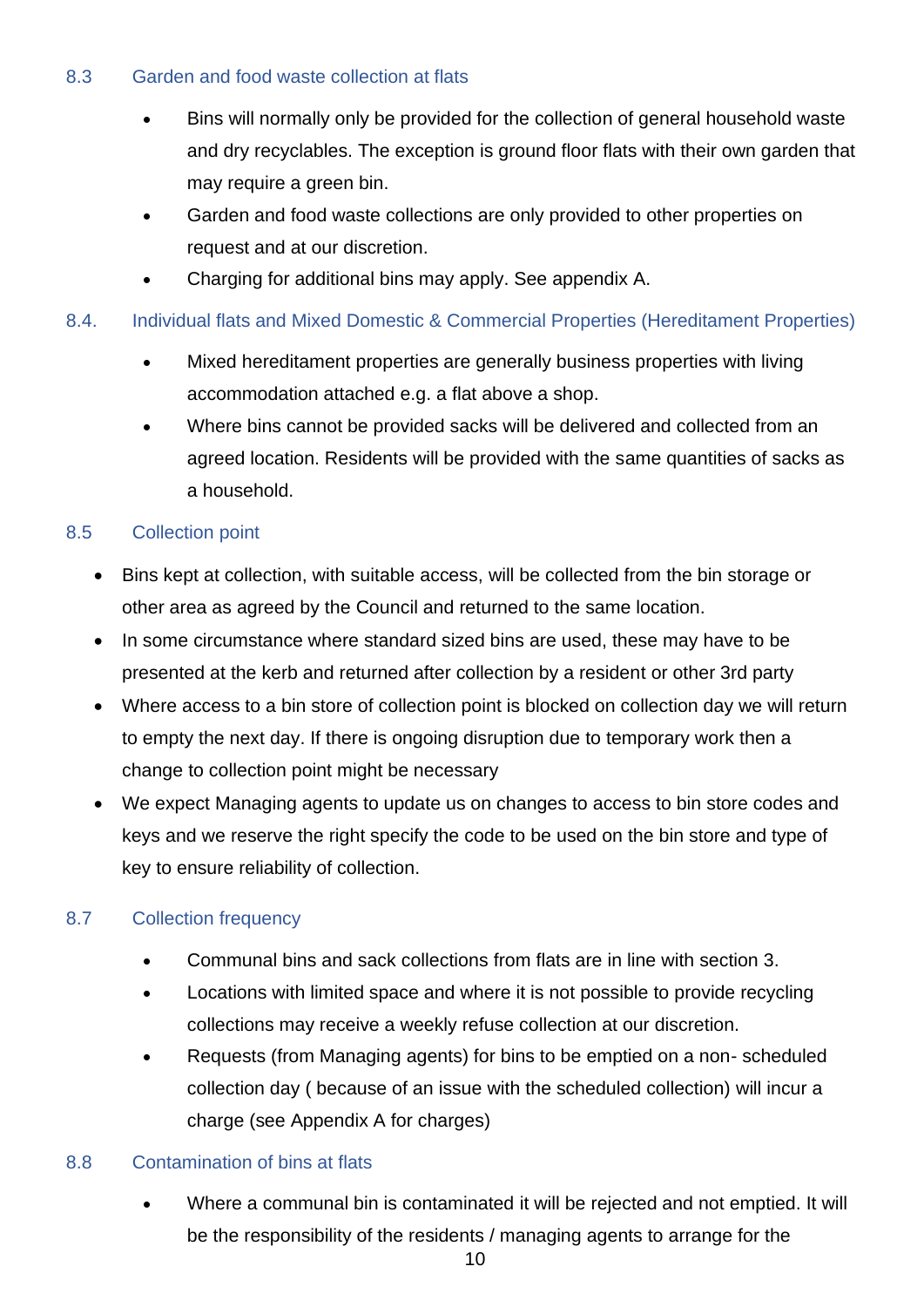offending materials to be removed before the bin will be emptied on the next scheduled collection day. If this is not possible a one- off collection can be request for a charge. Only items detailed in Appendix B will be collected in a recycling bin .

• Requests (from managing agents) for bins to be emptied on a non- scheduled collection day will incur a charge see appendix A.

Repeated contamination of recycling bins

- If the Council becomes of aware of a recurring problem it reserves the right to remove the recycling service, as a last resort, if repeated attempts to change behaviour have failed. We will work with Resident Associations and / or managing agents to improve the quality of the recycling collected.
- The process for this is outlined in Appendix D.

#### 8.9 Excess waste

No loose rubbish, sacks or other items around the bins will be collected and it will be the responsibility of the residents / managing agents to remove or clear any such items. Where a bin is blocked in and we cannot gain access it will not be emptied until this has been removed. The bin will then be collected on the next scheduled collection day unless a one-off collection is request for a charge.

If residents have excess material this can be taken to the nearest Household Recycling Centre at Milton or Thriplow free of charge or a bulky waste collection can be arranged.

## <span id="page-10-0"></span>9.0 Repair or replacement of bins

- Damaged or lost green and blue bins will be replaced free of charge. Delivery of replacementblack bin is charged as per appendix A.
- The exception to this is where residents have caused the damage due to neglect or intentional damage. In these cases, we reserve the right to either not replace bins or to charge for replacement bins (in the case of green and blue).
- Any bin or container that is damaged or destroyed by the Council's equipment or staff during the course of their work will be repaired or replaced free of charge.
- Damaged bins will be brought back to the council depot and refurbished where possible for re-issue.

## <span id="page-10-1"></span>10.0 Collection containers

Only official Council receptacles will be emptied. Any non-official receptacle will not be emptied by the council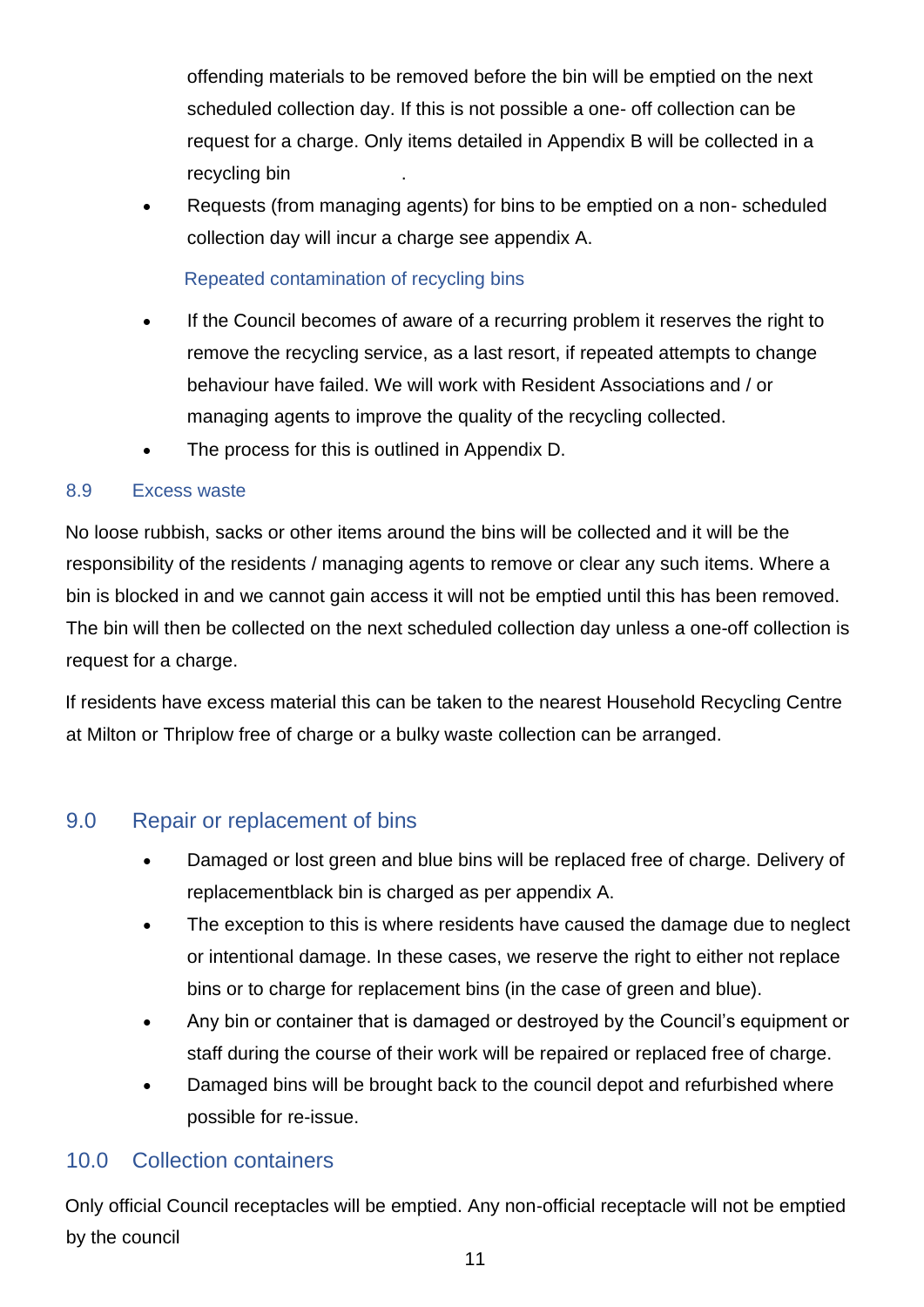## <span id="page-11-0"></span>11.0 Collection Day and Time

- Details of your day of collection can be found online on Councils website.
- The bins / sacks must be available at the collection point by 6.00am on the day of collection.
- Waste must not be placed out for collection before 6 p.m. on the day before collection.
- Bins should be brought back in by 6 AM the following day after collection and not left on the street.
- Bins reported to the council as being left on the street will be investigated and subject to the abandoned bin procedure outlined in appendix F.
- Information will be provided to residents notifying them of any change to collection days. Collection calendars can be found online

## <span id="page-11-1"></span>12.0 Collection point

- The container should be presented at the edge of a resident's property, where the premise meets the public highway.
- If properties are located down a private driveway then the bins must be presented where the private access road / driveway meets the public highway.
- In a small number of cases due to the access or location of a property it may not be possible for residents to place bins near the public highway for collection. Each case will be looked at on an individual basis to agree a suitable collection point. Where the collection vehicle has to travel over a private road / drive we will require an indemnity from the owner / s that we will not be liable for any damage due to wear.

## 13.0 Overweight & overloaded wheeled bins and sacks:

- Wheeled bins will only be collected if the bin lid is closed otherwise it will not be emptied. This is to limit the potential for waste to fall or blow out of the bin when it is being lifted by the bin lift.
- Where a crew member cannot safely manoeuvre and position a wheeled bin onto the vehicle, or where the vehicle cannot lift the bin due to the weight of the bin, then it will be left un-emptied and reported by the collection crew. By law all the vehicle bin lifts have a safe working weight limit which crews cannot override.
- When collecting sacks, the employee will assess the weight of the bag. If this is too heavy to carry safely to the vehicle, the bag is likely to split or the employee cannot safely lift it into the bin it will not be collected.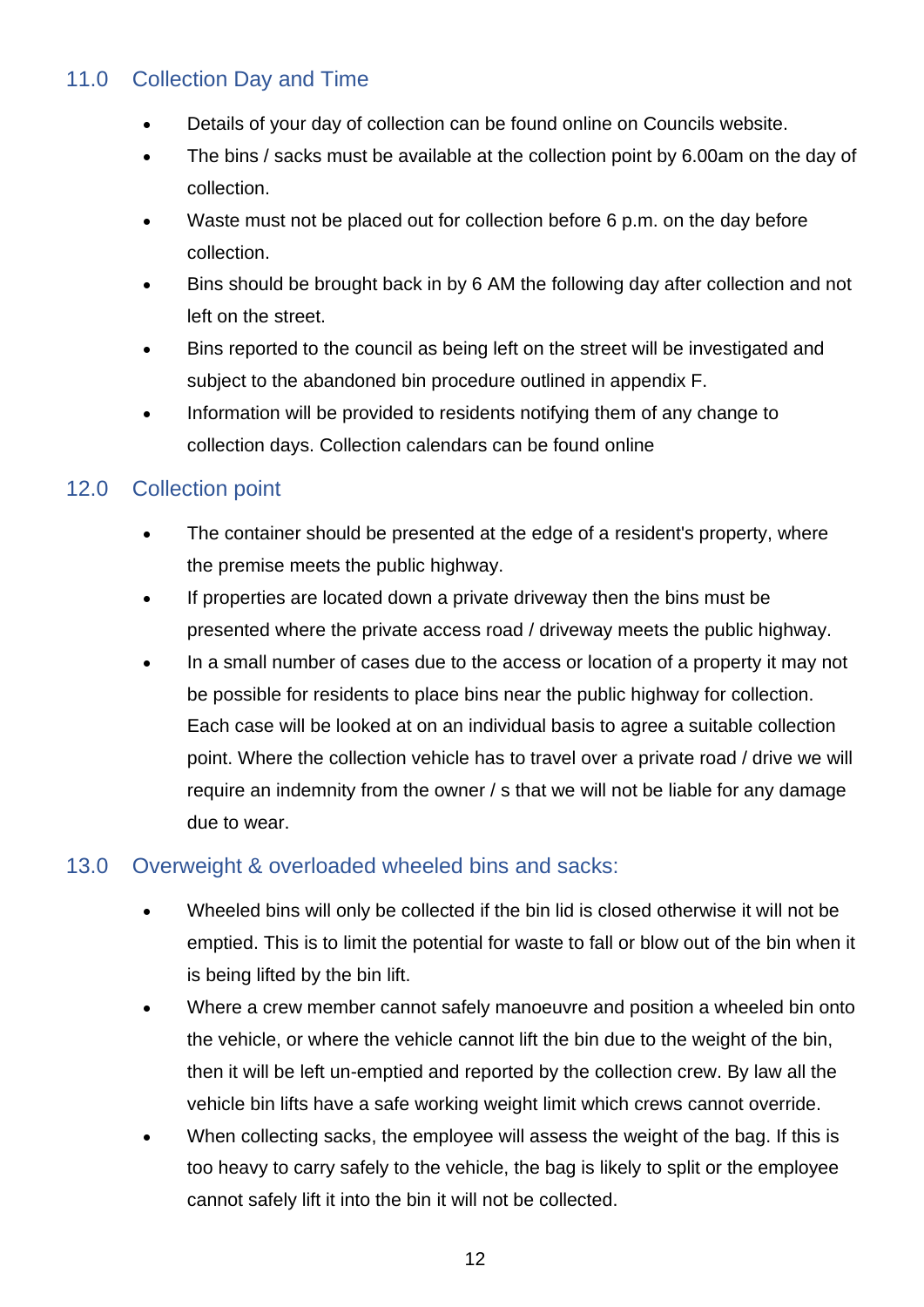- Where any bin or sack is found to be too heavy the householder will be left an advice card and required to remove sufficient material from the container and dispose of it in a responsible manner.
- Once sufficient weight has been removed, the bin or sack should be presented on the next scheduled collection date or if requested by 3:30 p.m. on the day following the scheduled collection, the service will endeavour return and empty the bin. Overloaded bins could result in the whole contents of a bin not being emptied. If any of the waste does not empty when lifted by the vehicle mechanism the remaining contents will be left. Residents should ensure the waste is loosened within the bin when presenting it for collection.

## <span id="page-12-0"></span>14.0 Assisted collections

- Assisted collections are available only to residents with a disability or mobility problem where no-one in the household is able to take the bins to the normal collection point.
- The collection team will collect the waste or recycling from the agreed location, empty the container and return it back to the same location.
- The bins / sacks must be easily accessible for the crews at the front of the property, gates left unlocked where necessary and the crew should be able to easily manoeuvre the bins from the property.
- Please ensure there are no overhanging branches or shrubs as we may be collecting in the dark.
- Where a property on an assisted collection is located a long way from the public highway on a private driveway / road we may require an indemnity from the owner / s of the road to enable our vehicle to access the property where it is not suitable for our crews to walk to collect the waste.
- Checks will be carried out by the Council on the resident's suitability for the collection and evidence requested from the householder. Failure to provide such evidence will lead to this service being withdrawn. Any change in circumstance must be notified to the Council as soon as possible.
- Eligibility for the Assisted Collection service is reviewed every three years.

## <span id="page-12-1"></span>15.0 Extra waste and recycling from houses

• Household waste – excess material put beside the black bin will not be collected. If residents have excess material it can be taken to the nearest Household Recycling Centre at Milton or Thriplow free of charge or a bulky waste collection can be arranged for a cost.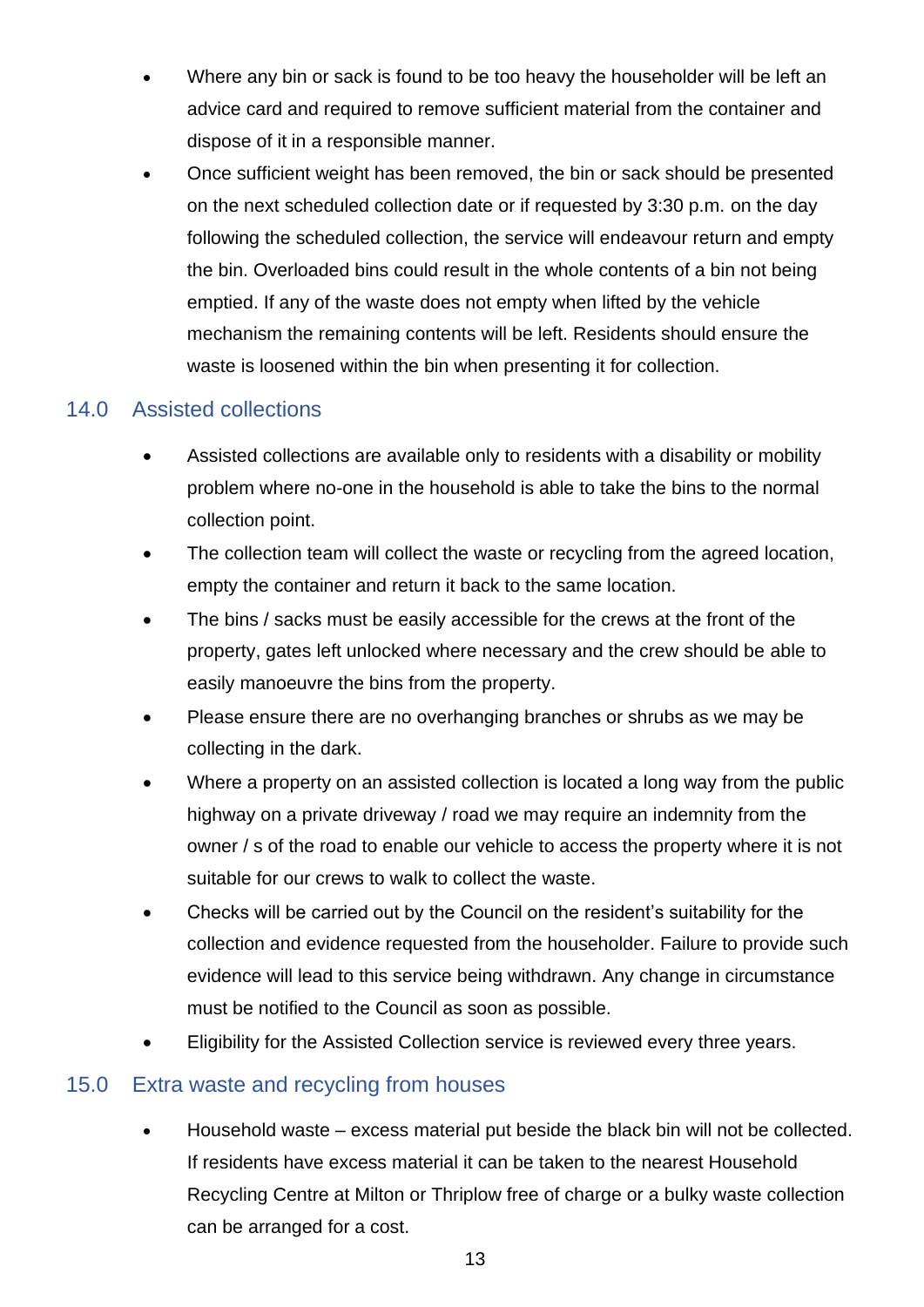- Mixed recyclables residents with additional recycling (except glass) should place it in a transparent sack and leave it beside the blue bin. Large cardboard should be bundled and tied so that it is small enough to fit inside the blue bin with the lid closed. If residents have excess recyclables these can be taken to any of the recycling points in supermarket car parks and other communal areas.
- Food and garden waste excess material put beside the green bin will not be collected. If residents have excess material it can be taken to the nearest Household Recycling Centre at Milton or Thriplow.

## <span id="page-13-0"></span>16.0 Missed household collections

- 16.1 We will only return for bins which have been missed in the following circumstances:
	- The bin or sack was placed out before 6.00am on the day of collection.
	- The normal collection point was used.
	- In the case of assisted collections there was access to get to the bin (e.g. gate was unlocked)
	- A crew report has not been received regarding the bin e.g. heavy, excessive waste, contaminated, not out by 6 a.m. etc
- 16.2 Residents must report bins as having been missed by 3.30 p.m. the day following the scheduled collection day.
- 16.3 We will endeavour to return to collect it within two working days of the scheduled collection day.

| Day bin was missed  | Deadline for reporting           | When bin will be collected    |
|---------------------|----------------------------------|-------------------------------|
| Missed on Monday    | Report by 3:30 p.m.<br>Tuesday   | Collect by Wednesday evening. |
| Missed on Tuesday   | Report by 3:30 p.m.<br>Wednesday | Collect by Thursday evening.  |
| Missed on Wednesday | Report by 3:30 p.m.<br>Thursday  | Collect by Friday evening.    |
| Missed on Thursday  | Report by 3:30 p.m.<br>Friday    | Collected by Monday evening   |
| Missed on Friday    | Reported by 3:30 p.m.<br>Monday  | Collected by Tuesday evening  |

Table 1 – Reporting missed bin collections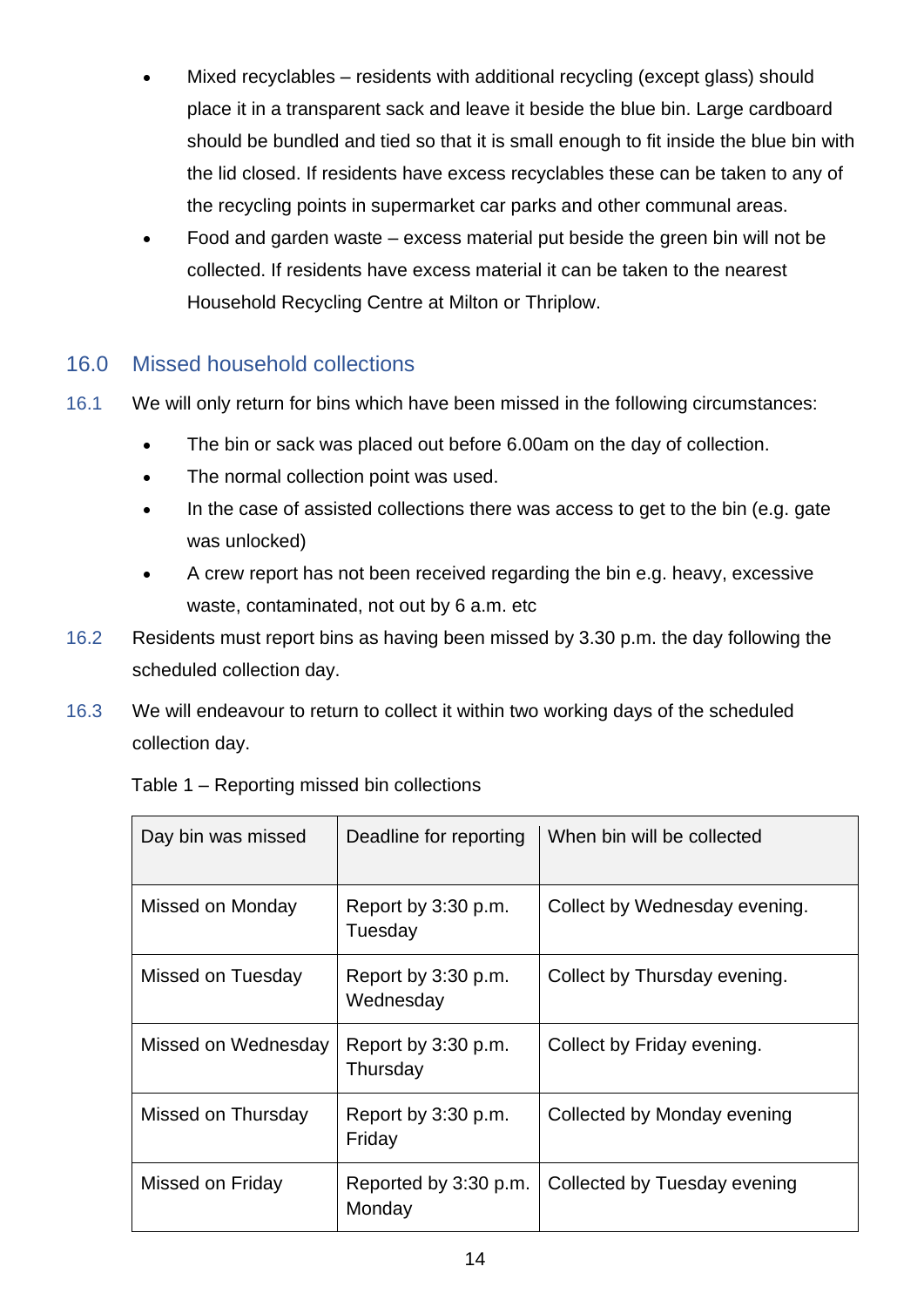16.4 If the Waste Service is unable to collect due to problems with contamination or bin misuse the crew will leave a card notifying the resident of the reason for non-collection. In those circumstances the container will be collected on the next scheduled collection day if the offending items have been removed.

## 16.5 Missed collections from block of flats

- A missed bin at a block of flats can be reported to us between 3.30 on the day of collection and 3.30 the day before the next collection
- If the bin is reported missed before 3.30 pm on the next working day we will endeavour to return within two working days of the scheduled collection day.
- If the report is received after 3.30 the next working day we will endeavour to return as soon as possible but cannot specify when.
- We can only return to empty a bin where a crew report has not been received regarding the bin e.g. heavy, excessive waste, contaminated

## <span id="page-14-0"></span>17.0 Contaminated containers

- 17.1 Contaminated means that the bin, box or sack has items in it that cannot be recycled or composted, or in the case of the black bin, items which are too heavy or hazardous for the bin to be emptied safely.
- 17.2 Contaminated containers cannot be emptied as this contamination may affect the whole lorry load and potentially render it as rejected by the Materials Recycling Facility or Composting Facility. It may also make a bin dangerous to empty.
- 17.3 Contamination will be reported by the collection crew on their in-cab computer system.
- 17.4 A card will be left under the bin handle, inside the recycling box, or put through the resident's letter box saying that the bin, box or sack has not been emptied because of the contamination and that the contamination needs to be removed so that the bin can be emptied on the next scheduled collection day.
- 17.5 Black bins can be too heavy due to rubble, bricks or soil. Other contaminants such as paint tins that contain paint are classed as contamination because they can leak out onto the road causing problems and damage to the road, our vehicles and staff. Any hazardous waste is also classed as contamination.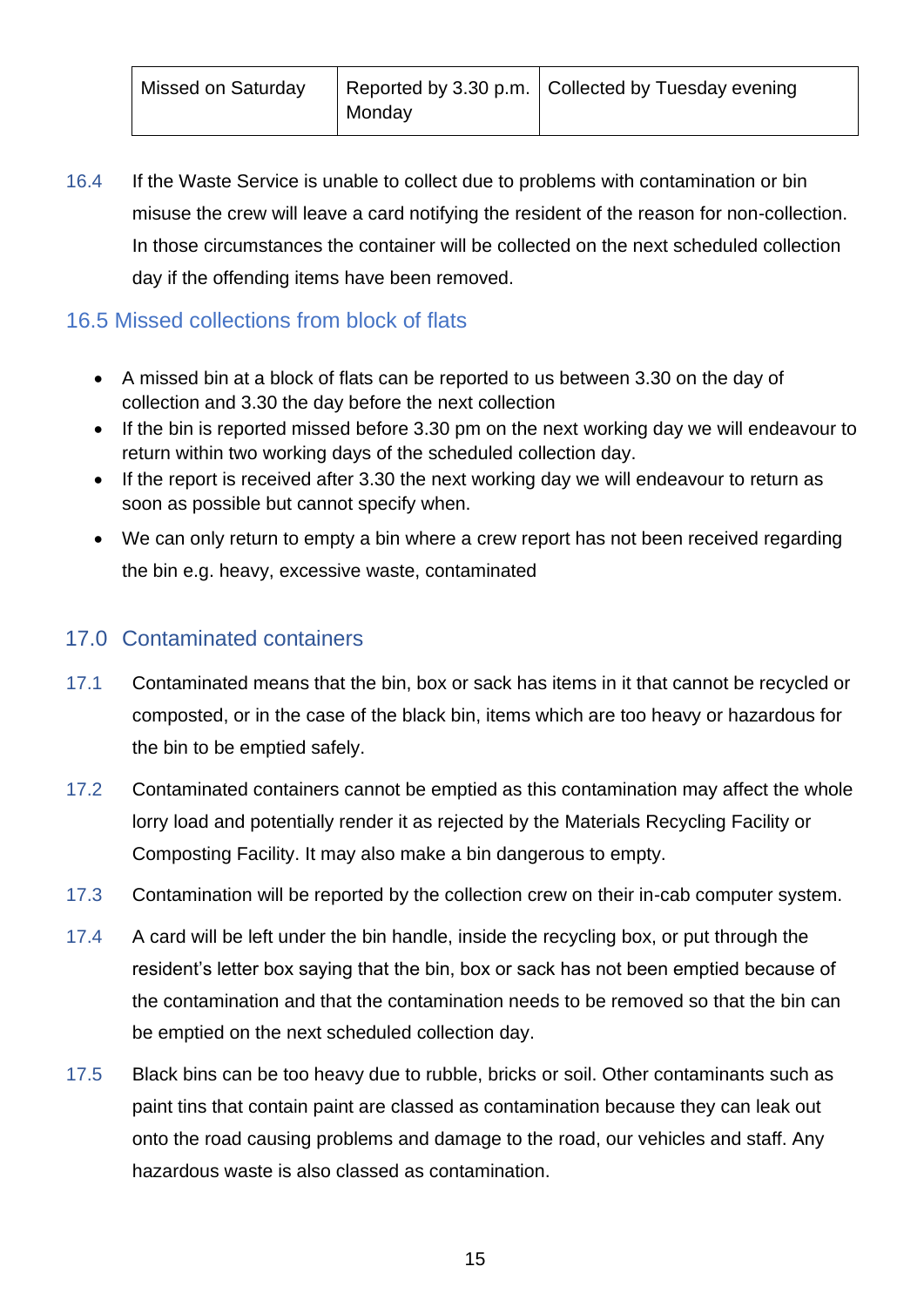- 17.6 If the container is contaminated, the resident needs remove the contamination so that the crew can collect it on the next scheduled collection day.
- 17.7 The contamination policy for bins can be found under appendix D.

### <span id="page-15-0"></span>18.0 Frozen green waste bins

If the waste does not empty when lifted by the vehicle mechanism the bin will be left with the contents still in it. The lid of the bin will be left open to indicate the crew have tried to empty the bin. The resident should ensure that the waste is loosened within the bin when presenting it for collection on their next scheduled collection day. We will not return to empty frozen bins before the next scheduled collection.

This includes additional garden waste bins for which an annual fee has been paid.

#### <span id="page-15-1"></span>19.0 Kerbside battery collection service

- 19.1 This service is currently available to residents who live in houses or street level properties and have blue bin or box.
- 19.2 Residents can be supplied with a bag for their portable household batteries (or can use ordinary plastic bags) which they can put out for collection (attached to their bin). These bags will then be collected by the crews and taken to the depot where they will be collected for recycling by a contractor operating on behalf of a battery compliance scheme.
- 19.3 Residents should stick battery bags onto the back of their blue bins or box. Ordinary plastic bags with handles can also be used – these should be tied on to the bin handle.
- 19.4 Crews will deliver a replacement bag when one is collected.

## <span id="page-15-2"></span>20.0 Clinical and hygiene waste

This falls into two types of waste:

- Waste that can be collected via your normal refuse collections is referred to as Hygiene waste.
- Waste that needs to be collected and disposed of separately is referred to as Clinical waste.
- 20.1 Clinical waste can include:
	- Human tissue
	- Blood or other bodily fluids
	- Drugs or other pharmaceutical products
	- Swabs or dressings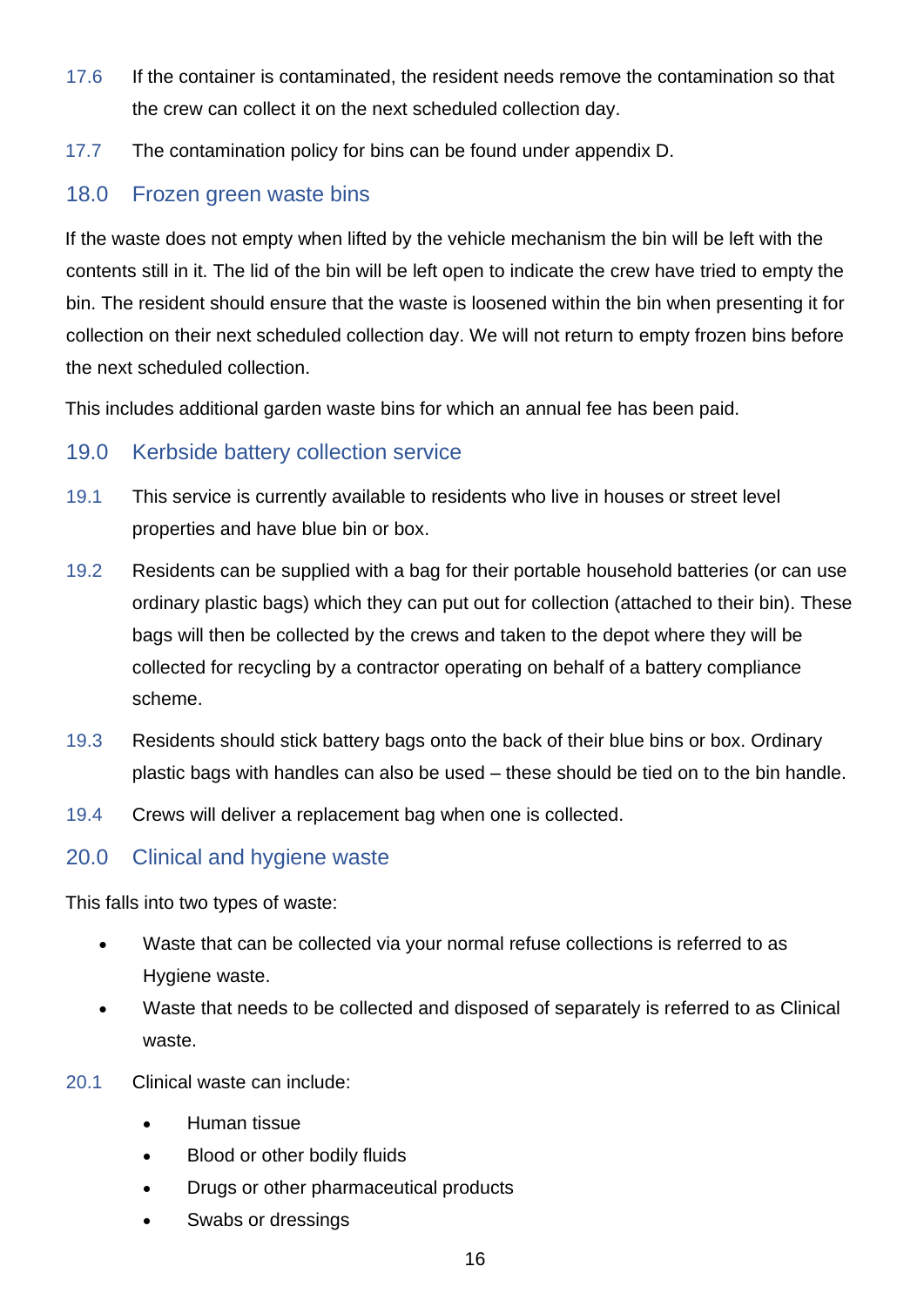• Syringes, needles or other sharp instruments

#### 20.2 Hygiene waste

This waste can carry an offensive odour as well as appearance. This waste may include:

- Catheter and stoma bags (drained)
- Wound dressings (non-infectious)
- Soiled bedding (vomit, human waste)
- Nasal and respiratory secretions
- Condoms
- Sanitary waste
- Nappies
- **Plasters**
- Incontinence pads
- 20.3 All hygiene waste must be bagged and tied to reduce the chance of leaks.

#### 20.4 Storage of hygiene waste

- Residents who struggle to contain their hygiene waste within one black bin may apply for an additional black bin.
- Requests for a second bin due to having children in nappies are subject to a charge.
- Requests for a second black bin due to hygiene waste from medical care are free of charge.

#### 20.5 Applying for additional bins.

Residents requesting a second black bin need to complete an application form. If the council is satisfied that the household has a justified need then a bin will be delivered within ten working days from the date of acceptance. Residents are expected to notify the council when these circumstances change.

Homes with second bins are reviewed every three years or at the Waste Services discretion.

#### 20.7 Clinical waste

Waste that needs to be collected and disposed of separately. This is infectious waste which is sent to be incinerated in order to prevent infection such as:

- Waste from infectious disease wounds.
- Waste from wound infections and other acquired infections
- Human hygiene products and dressings from infectious wounds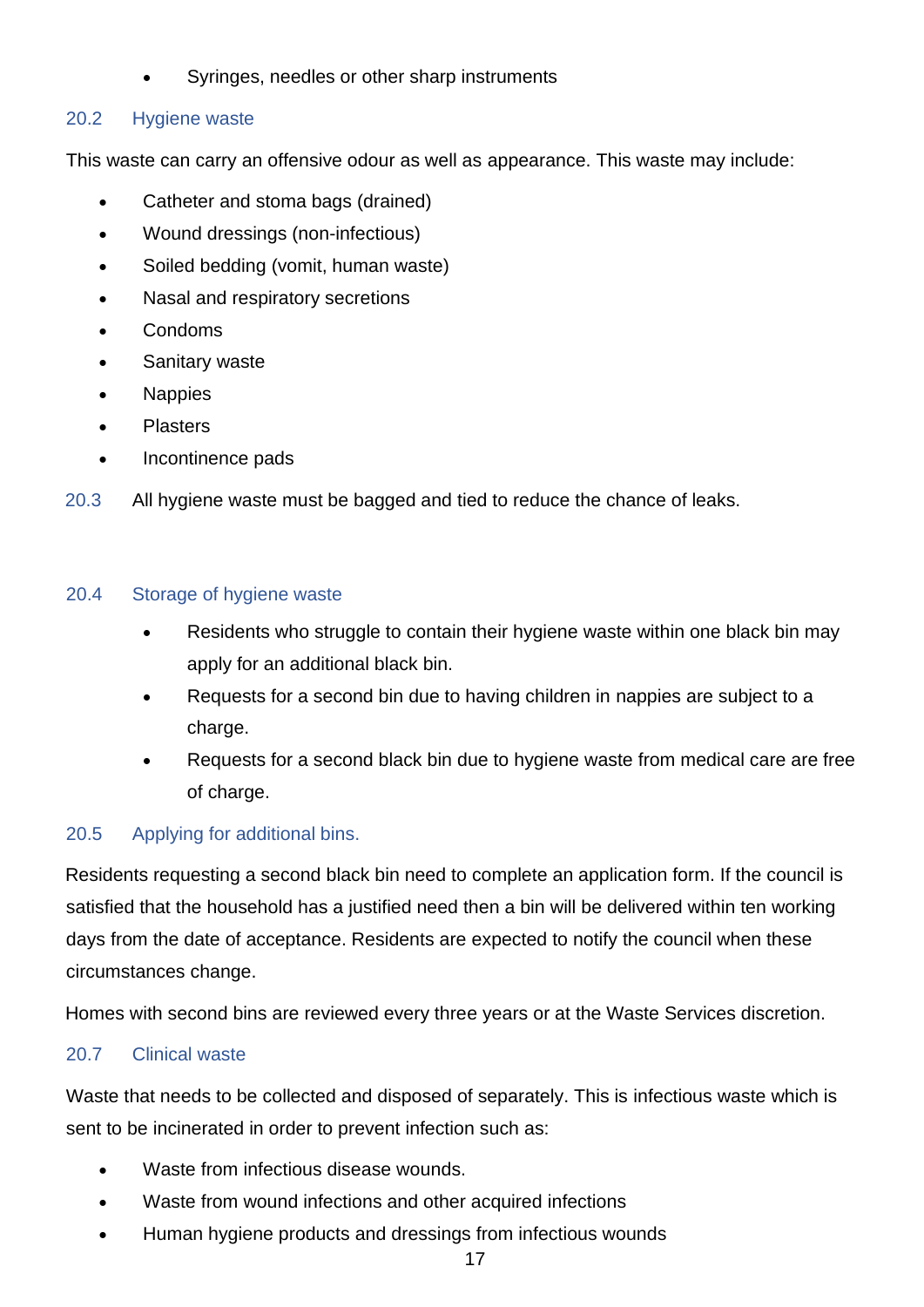- All sharps including hypodermic needles and syringes with needles attached.
- 20.8 Infectious waste is collected separately from your normal waste in specially provided sharps boxes or yellow sacks. Collections are provided free of charge and the frequency of collections will be discussed at application stage.
- 20.9 If treated by a health care professional clinical waste must be disposed of by them and not the Waste Service.
- 20.10 If you require a clinical waste collection you will need to request that your GP or District Nurse completes and returns a request form so we can assess the most appropriate way of handling your waste. The clinical waste request form can be found on our website.
- 20.11 At present, sharps boxes can be obtained from your GP surgery. After each collection, any clinical bags will be replaced bag for bag, either being posted through your letterbox or left in a nearby visible location at your address.
- 20.12 For further advice or information, to request a clinical waste form by post or to request a temporary clinical waste collection please call 01954 713484.
- 20.13 Containers / sacks must be left at the boundary of your property for collection the evening before your scheduled collection day, collections can take place from 5 a.m.
- 20.14 All bagged waste must be contained in the yellow sacks provided and sacks must be tied at the top. Please do not place yellow clinical waste sacks in your normal refuse bin as this will not be collected.
- 20.15 We **do not** currently provide a commercial clinical waste service.
- <span id="page-17-0"></span>21.0 Bulky items collection service
- 21.1 We can collect a maximum of 9 items at one time.
- 21.2 There is one charge for the first three items and an additional charge for each further item. Some larger items ( 3 seat sofa, 3 door wardrobe) are classed as 3 items.
- 21.3 Examples of items we collect are:
	- All Furniture typically found in the home.
	- Bulky items from the garden and garage
	- Furnishing such as Carpet (1 room worth  $= 1$  item)
	- Small electrical appliances (vacuum cleaner/ toaster)
	- Other miscellaneous household equipment e.gf ironing boards
	- Bags of excess rubbish, up to 3 general and 3 garden waste. (not hippo style bags)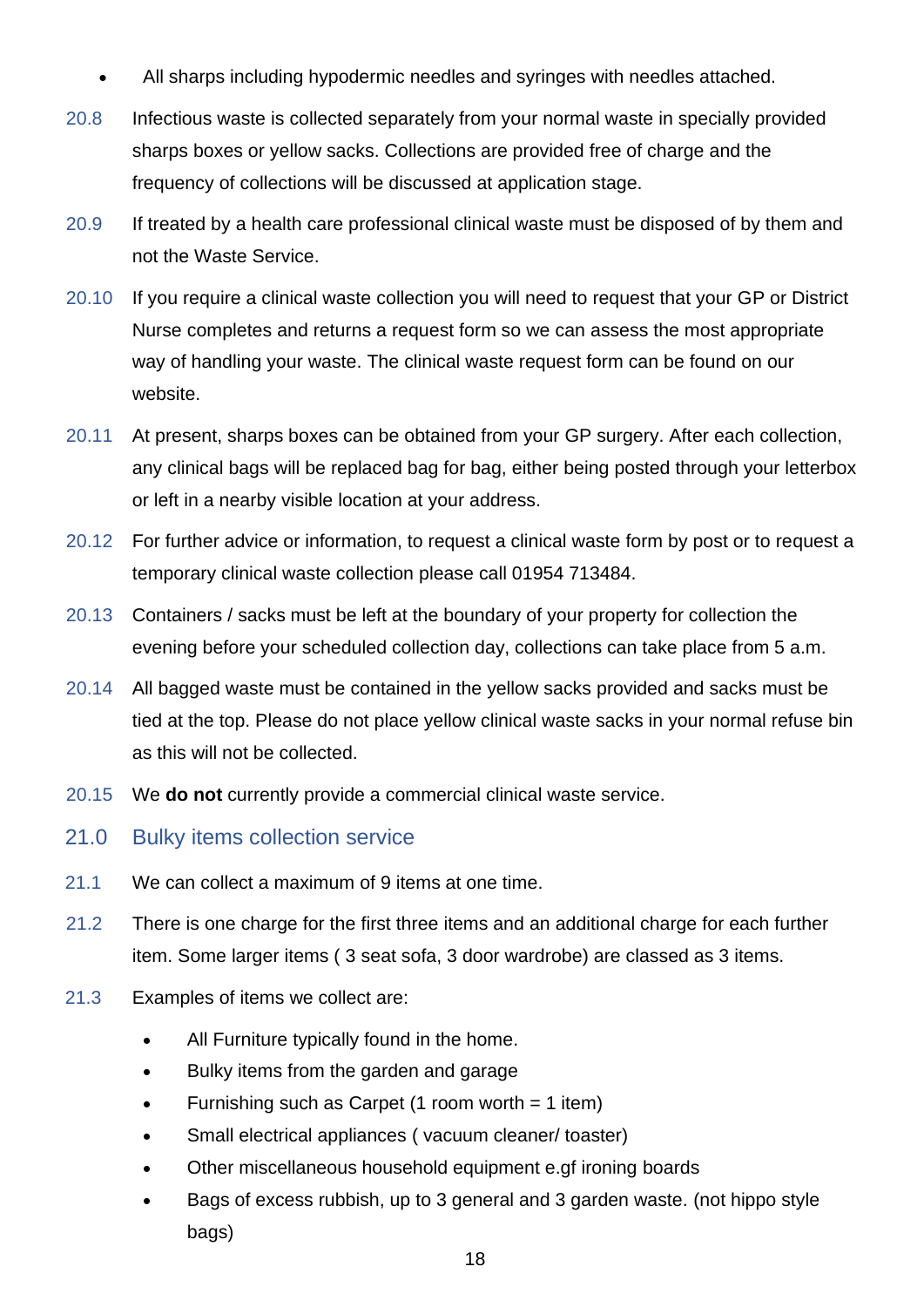#### 21.4 White Goods and Hazardous Items

A separate and higher charge per item is applicable for hazardous items to reflect the high processing cost of recycling these goods.

We will collect:

- **Fridges**
- Freezers
- Ovens and hobs
- **Dishwasher**
- Washing machines
- Tumble dryers
- Non CRT flat panel screens e.g.: LCD TVs, laptops and desktop monitors
- Microwaves
- Computer Screens
- 21.5 Items we will not remove:

The following items will never be removed by the Waste Service. Consult the internet for specialist disposal companies.

- Cars
- Chemicals, paint or other hazardous waste
- American-style fridge-freezers or industrial freezers
- Engine Oil or items that have been contaminated with oil e.g. oil tanks
- **Tyres**
- Vehicle batteries
- Pianos
- Mobility scooters
- Anything not specified when booking the collection
- Anything left inside the house- items need to be presented by the kerb.
- 21.6 If you have something that is not listed on the webform, then we are not able to offer a collection for this item and it will have to be disposed of in another way.

e.g: Taken to Milton or Thiplow HRC's, a collection via specialist contractor

21.7 Booking a collection

Please arrange a date and pay for your collection using our webform. Please note that standard items and hazardous electrical items requests have separate forms. You will receive and email confirmation and payment receipt.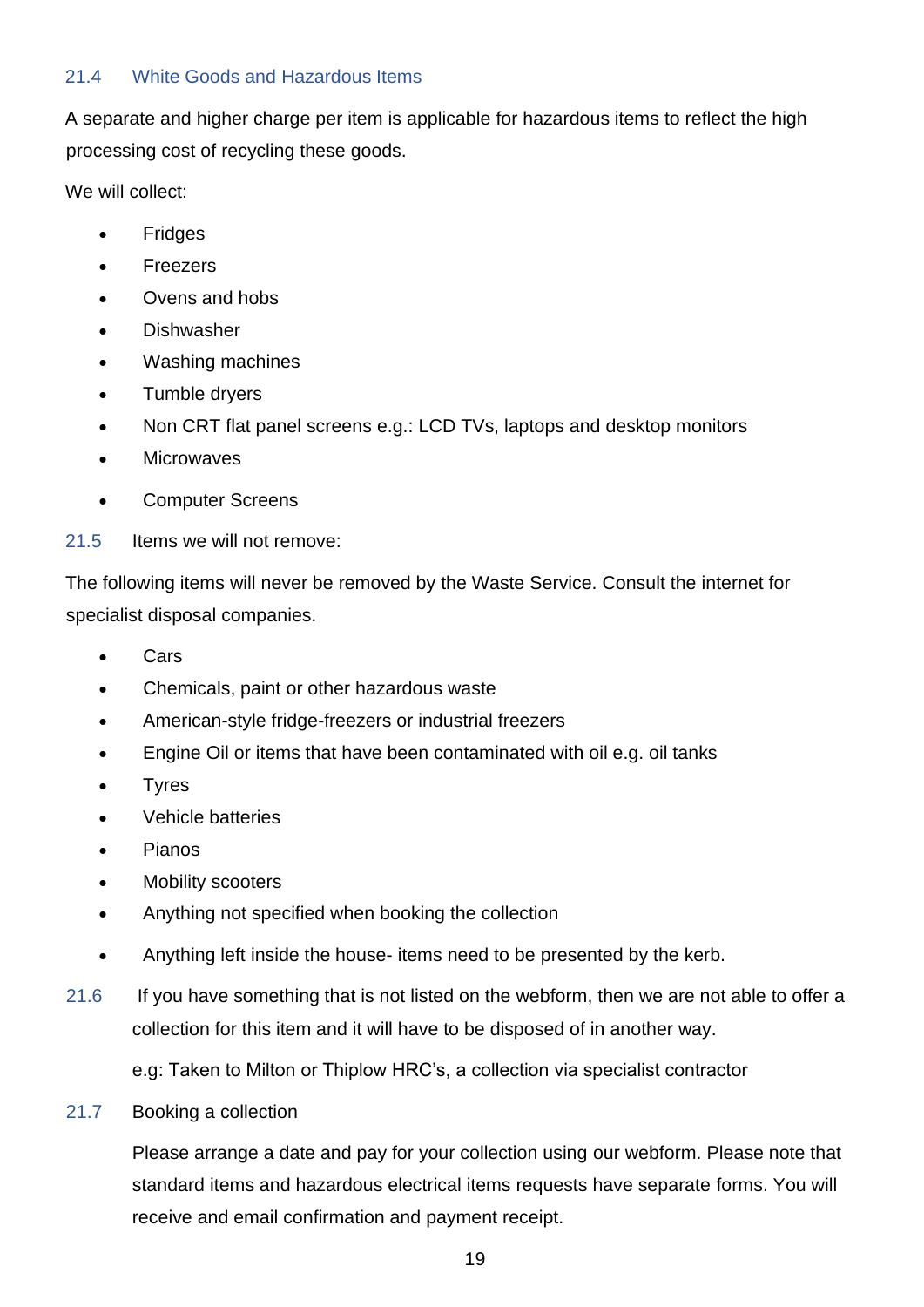Booking over the phone are only done if absolutely necessary and it cannot book and pay via the internet.

- 21.8 Bulky collections are taken from outside the property, so you do not have to be there for them to collect. The collection crews are not able to enter your property which is why we ask for the items to be left outside. The crew are out as early as 6.00 a.m., they need the items outside from that time on the date of collection, the night before is also fine.
- 21.9 The webform will provide you with the next dates for your location, usually 3 future dates. Please choose which is best for you. Under normal circumstances you will find a slot free within the next 10 days. We cannot guarantee next day collection.
- 21.10 Cancellation or amendments are done over the phone with customer services. This must be done by 5 pm two days before your collection is due, to allow time for processing. We cannot guarantee we can make amendments or refunds after this time.
- 21.11 Charges for bulky collections can be found on Appendix A.

#### <span id="page-19-0"></span>22.0 Review of charges

- Charges will be reviewed on an annual basis.
- Current details of charges are attached at Appendix A

#### <span id="page-19-1"></span>Appendix A – Schedule of Charges

Table 2 – Schedule of Charges as April 2022

| <b>Charge Type and Description</b>                                    | Charges 22_23 |
|-----------------------------------------------------------------------|---------------|
| <b>Bulky domestic collections</b>                                     |               |
| 13 cubic metres domestic waste skip                                   | £170.00       |
| One to three items (excluding hazardous electrical items and white    | £31.00        |
| goods)                                                                |               |
| More than three items (per item and maximum 9 items)                  | £5.00         |
| Hazardous electrical and white goods                                  |               |
| Per item (fridge / freezer / TV / microwave etc)                      | £25.00        |
| Other domestic collection charges                                     |               |
| Delivery of a set of 3 bins to new housing developments               | £85.00        |
| Delivery of a replacement black bin either size                       | £52.50        |
| Delivery of a replacement black bin 240 litre – (reconditioned and at | £25.00        |
| officer discretion)                                                   |               |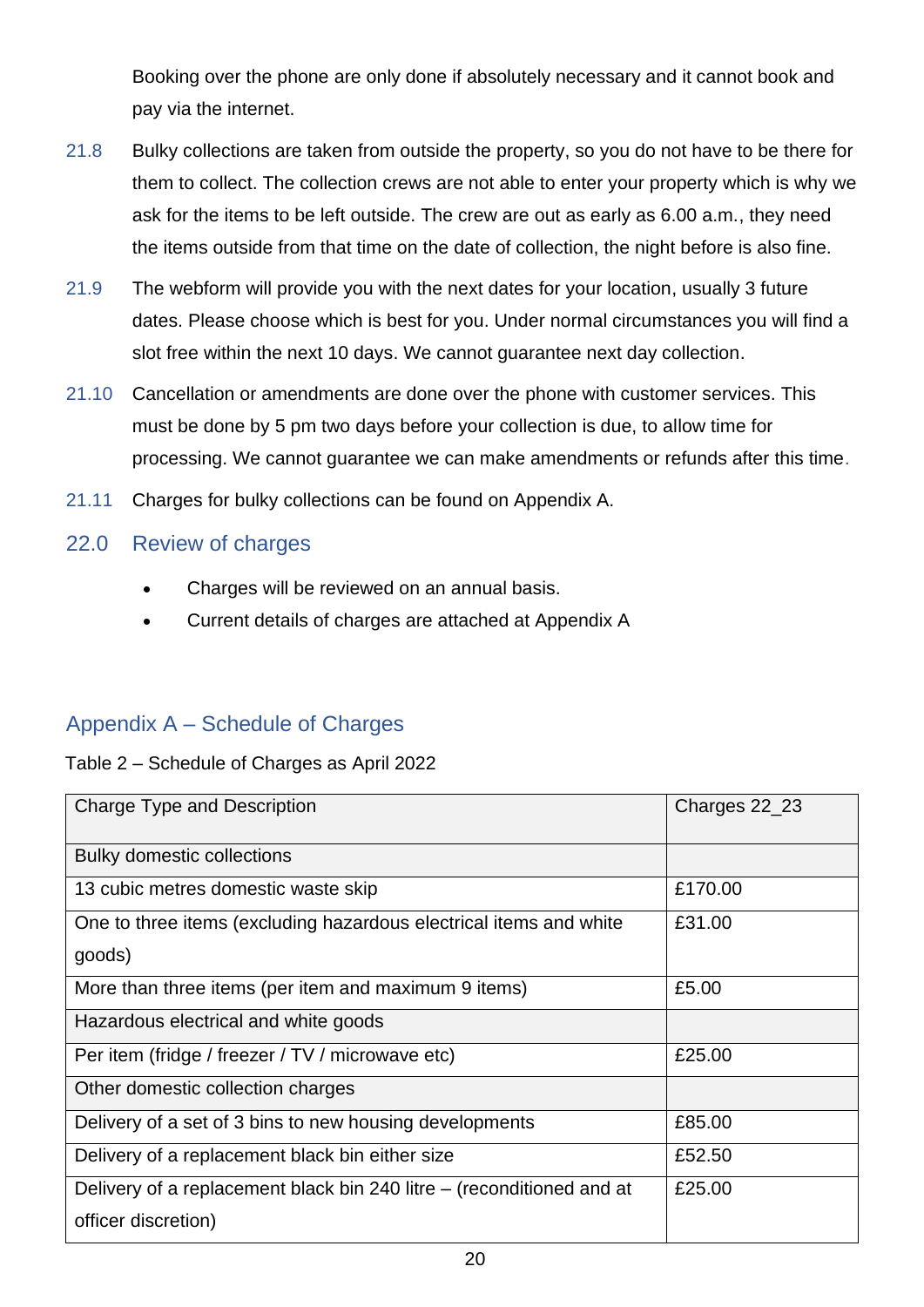| Delivery of additional approved black bin either Size.              | £52.50   |
|---------------------------------------------------------------------|----------|
| Delivery of a replacement bin (green or blue)                       | Free     |
| Delivery of an additional blue bin                                  | Free     |
| Annual 2nd green bin charge – per additional 240 litre              | £40.00   |
| Annual 2nd green bin charge – per additional 1100 litre bin         | £90.00   |
| Delivery of a replacement 660 / 1,100 litre container               | By quote |
| Delivery of a replacement 940 litre container                       | By quote |
| Clearance of rubbish from bin stores                                | By quote |
| Emptying of contaminated bin/additional bin empty by managing agent | £35.00   |
| Kitchen caddy sacks (in packs of 50). Includes VAT. From City and   | £4.00    |
| <b>District receptions</b>                                          |          |
| Kitchen caddy sacks (in packs of 10 from South Cambs website).      | £4.49    |
| Includes VAT and delivery.                                          |          |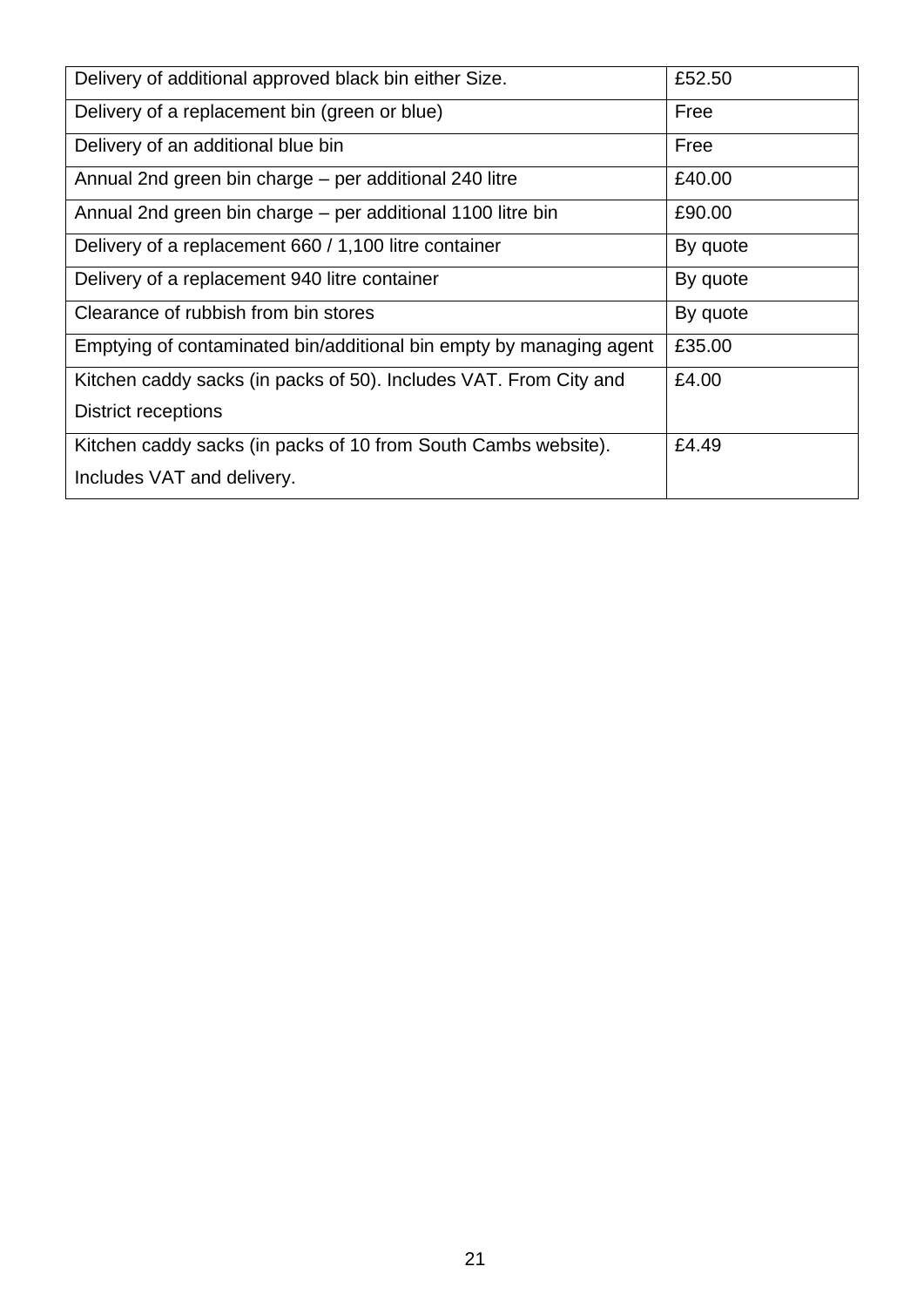## <span id="page-21-0"></span>Appendix B – Acceptable and non-acceptable items in the bins (April 2021)

## Accepted:

| General rubbish bins,                                                                                                                                                                                                                                                                                                                                                                                      | Blue recycling bins, boxes                                                                                                                                                                                                                                                                                                                                                                                                                                                                                                                                                                                                                                                                                                                                                                                                                                                                                                              | Green recycling bins and                                                                                                                                                                                                                                                                                                                                                                                                                                                                                                                                      |
|------------------------------------------------------------------------------------------------------------------------------------------------------------------------------------------------------------------------------------------------------------------------------------------------------------------------------------------------------------------------------------------------------------|-----------------------------------------------------------------------------------------------------------------------------------------------------------------------------------------------------------------------------------------------------------------------------------------------------------------------------------------------------------------------------------------------------------------------------------------------------------------------------------------------------------------------------------------------------------------------------------------------------------------------------------------------------------------------------------------------------------------------------------------------------------------------------------------------------------------------------------------------------------------------------------------------------------------------------------------|---------------------------------------------------------------------------------------------------------------------------------------------------------------------------------------------------------------------------------------------------------------------------------------------------------------------------------------------------------------------------------------------------------------------------------------------------------------------------------------------------------------------------------------------------------------|
| black bins and white sacks                                                                                                                                                                                                                                                                                                                                                                                 | clear sacks                                                                                                                                                                                                                                                                                                                                                                                                                                                                                                                                                                                                                                                                                                                                                                                                                                                                                                                             | brown sacks                                                                                                                                                                                                                                                                                                                                                                                                                                                                                                                                                   |
| Plastic waste (except<br>plastics allowed in the<br>recycling bin)<br>Nappies and sanitary<br>products<br>Polystyrene<br>Broken toys<br>$Ash - this must be$<br>contained within a bag /<br>sack<br>Cat litter and dog faeces -<br>only a small amount which<br>must be wrapped<br>Plant pots<br>Any items which cannot be<br>put in the blue and green<br>recycling bins unless<br>prohibited (see below) | • Newspapers and magazines<br>Junk mail and flyers<br>Envelopes<br>Holiday brochures<br><b>Directories</b><br>Cardboard<br>Packaging card<br>Egg boxes (cardboard or<br>plastic)<br>Shredded paper (if<br>$\bullet$<br>contained in an envelope,<br>paper bag or transparent<br>plastic sack)<br>Milk, Juice and Squash<br>cartons<br>• Plastic bottles<br>Plastic yoghurt pots<br>$\bullet$<br>Plastic margarine or spread<br>tubs, ice cream tubs<br>• Plastic trays from chocolate<br>and biscuit boxes, meat,<br>vegetables and fruit<br>• Plastic bottle tops, lids and<br>triggers<br>• Plastic packaging $-$ cling<br>film, bread bags, bubble<br>wrap<br>Carrier bags<br>$\bullet$<br>• Plastic cream, custard pots,<br>soup pots, instant noodle<br>pots<br>• Plastic tubs for dishwasher<br>& laundry tablets<br>• Cans, tins and foil, biscuit<br>and sweet tins<br>• Glass bottles and jars<br>• Jam jar lids<br>• Aerosols | • Grass cuttings & leaves<br>• Untreated wood (i.e., no<br>nails, paint, stain or varnish)<br>& sawdust<br>• Flowers and weeds<br>• Windfall fruit (NB overweight<br>bins cannot be emptied)<br>• Prunings from hedges,<br>shrubs & trees<br>• Straw<br>• Bread<br>$\bullet$ Fish<br>• Vegetable and fruit peelings<br>Meat<br>• Bones<br>Dairy products<br>• All cooked and uncooked<br>food<br>• Tea bags and coffee grinds<br>• Compostable paper liners for<br>food waste<br>• Cold ashes (please contain<br>ash in a paper sack or wrap<br>in newspaper) |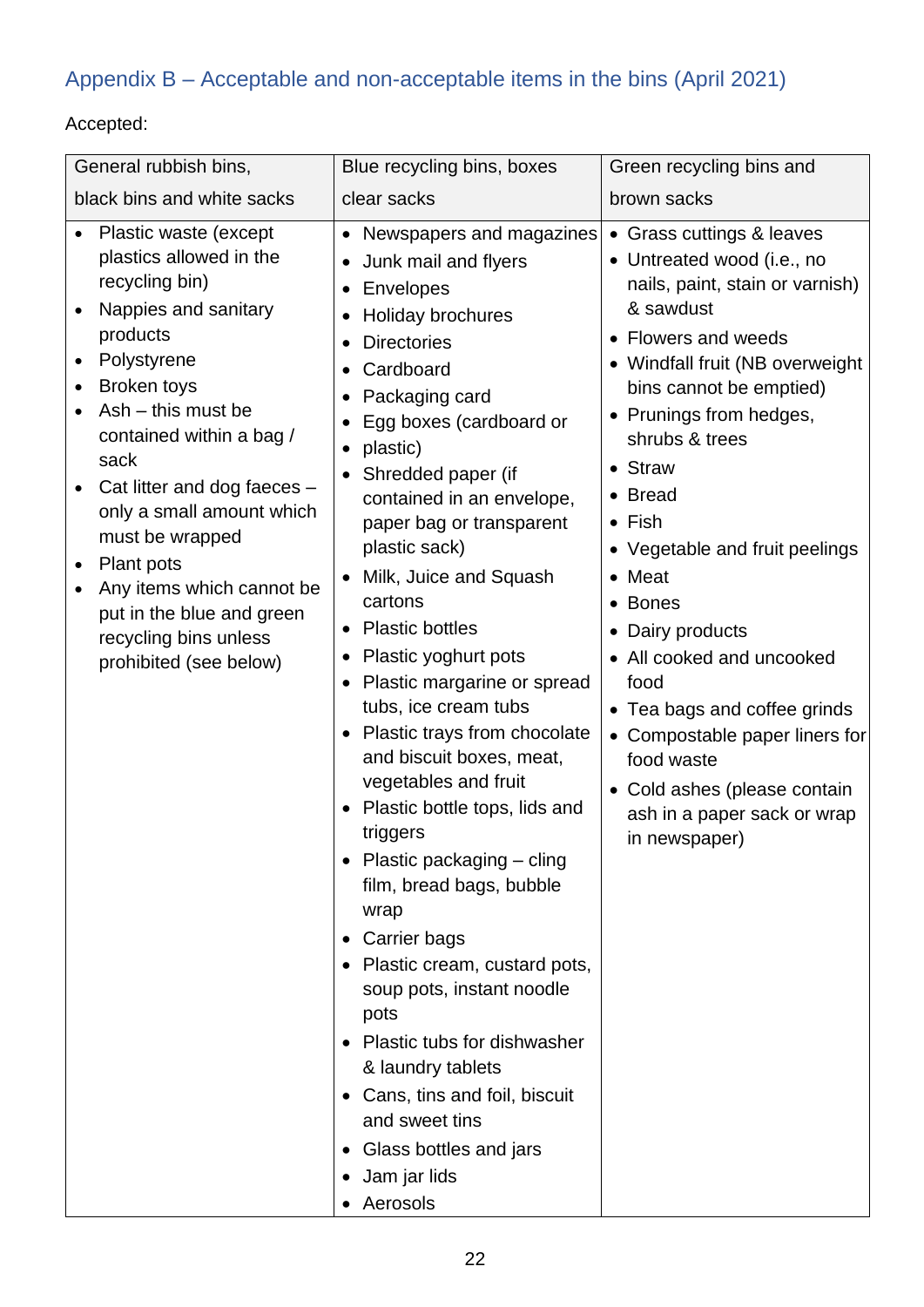#### <span id="page-22-0"></span>Not Accepted:

| General rubbish bins, black                                                                                                                                                                                                                                                                                                                    | Blue recycling bins, boxes                                                                                                                                                                                                                                                                                                                                     | Green recycling bins and                                                                                                                                                                                                                                                                                                                                                                 |
|------------------------------------------------------------------------------------------------------------------------------------------------------------------------------------------------------------------------------------------------------------------------------------------------------------------------------------------------|----------------------------------------------------------------------------------------------------------------------------------------------------------------------------------------------------------------------------------------------------------------------------------------------------------------------------------------------------------------|------------------------------------------------------------------------------------------------------------------------------------------------------------------------------------------------------------------------------------------------------------------------------------------------------------------------------------------------------------------------------------------|
| bins and white sacks                                                                                                                                                                                                                                                                                                                           | clear sacks                                                                                                                                                                                                                                                                                                                                                    | brown sacks                                                                                                                                                                                                                                                                                                                                                                              |
| Dry recyclables and<br>compostable organic<br>waste (that is accepted in<br>the blue or green<br>recycling bin)<br>• Hot ashes<br>Car parts<br>Builders rubble and soil<br>Corrosive materials and<br>liquids such as oil and paint<br>Fluorescent tubes and low<br>energy light bulbs<br>Electrical and electronic<br>equipment<br>Pesticides | Black sacks (with or without<br>recyclable waste in them)<br>• Textiles (clothes, bedding,<br>duvets etc.)<br>Food waste<br>Polystyrene<br>Broken toys<br><b>Nappies</b><br>Carrier bags containing<br>recycling<br><b>Electricals</b><br>$\bullet$<br>Metallised plastic pouches<br>(e.g. CapriSun, pet food)<br>Toothpaste tubes<br>Black plastic food trays | Green waste or food waste<br>contained in any type of<br>plastic bag<br>Any type of degradable /<br>biodegradable /<br>compostable 'plastic' bag /<br>sack (including corn starch<br>bags)<br>Garden items such as<br>plastic flowerpots and trays<br>Any items that should be in<br>the recycling or residual<br>domestic bin<br>Soil, stones or sand (large<br>amounts of)<br>Coal ash |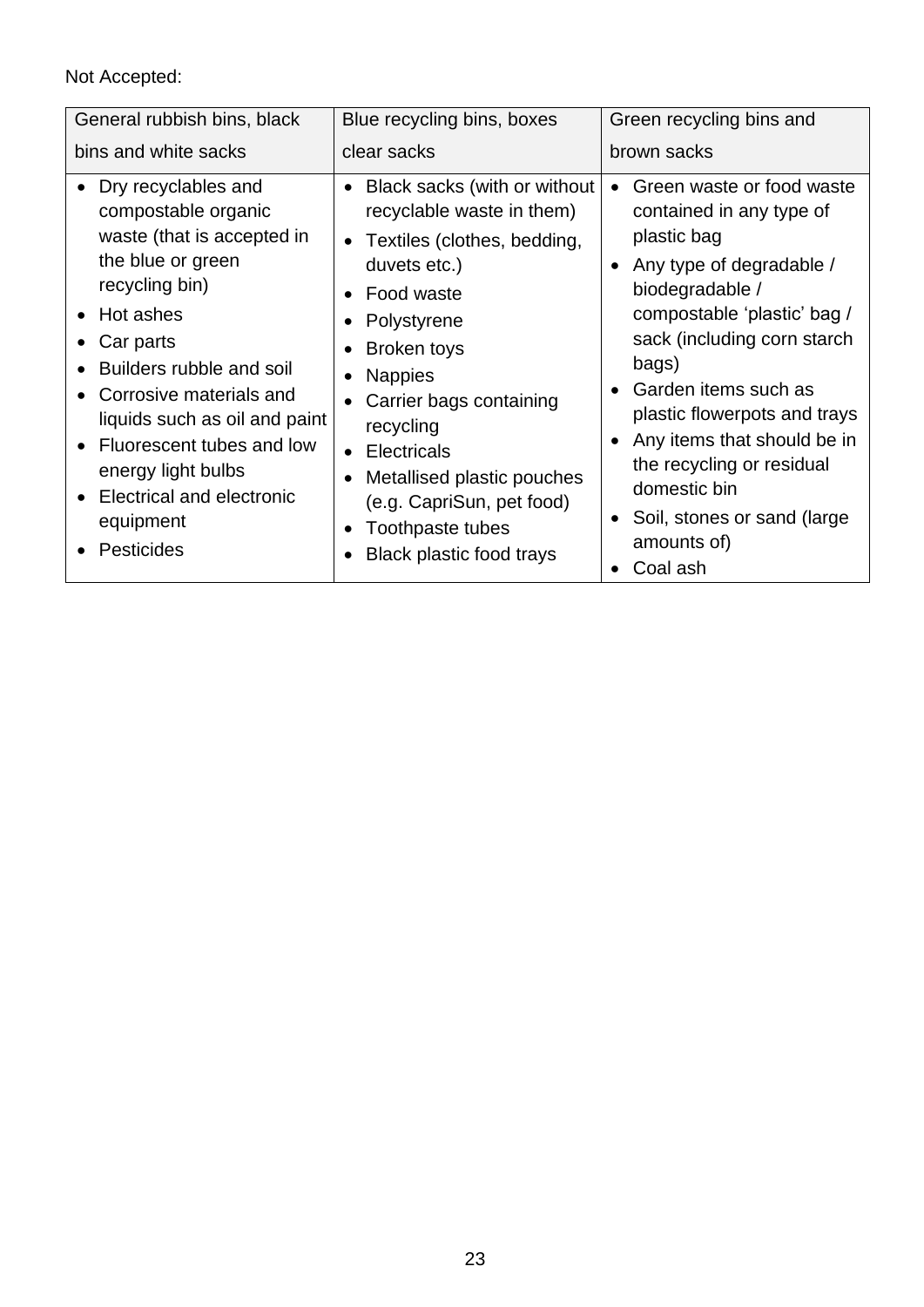## Appendix C – Provision of Kitchen caddy and caddy liners:

Due to coronavirus and the restricted use of council reception, provision of kitchen caddies has been suspended.

Paper caddy liners can be bought on-line via South Cambridgeshire District Council website.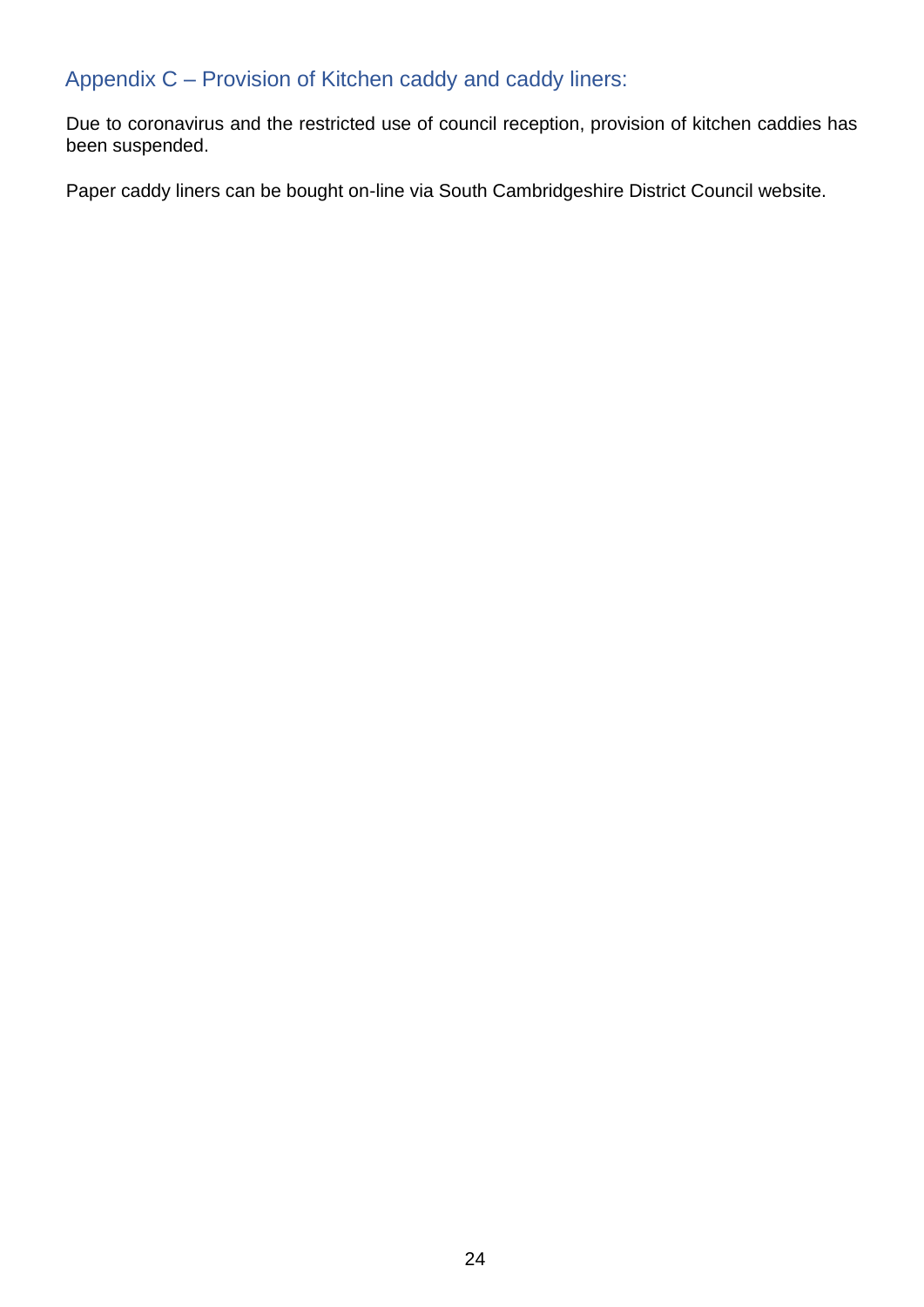## <span id="page-24-0"></span>Appendix D – reducing contamination in blue bins at flats

Occasionally bins at houses or at **shared bin store/collection** point maybe be "contaminated" and the wrong items placed into the bins. We review reports of contamination regularly and follow a set education process to improve the quality of the recycling we collect.

- In-cab data from the collection round will be analysed to identify frequency of contamination recorded by the crews over the previous 3 months (6 collections)
- Signage at the site (in bin stores and other communal areas) will be reviewed to ensure it is adequate
- Letters and leaflets will be sent to residents.
- Door-knocking will be done if resource allows.
- In-cab data from the collection round will be analysed to identify frequency of contamination recorded by the crews over the next 3 months.
- At the end of the 3 months (6 collections) if there has been no improvement then a second letter is sent to residents with a reminder and warning of service removal
- In-cab data for the next 3 collections after letter received are monitored
- If no further improvements, then arrangements will be made for bin removal and residents / agents notified
- The council may provide additional refuse capacity to replace the recycling at our discretion. This is chargeable.

#### Process for service review and removal of communal recycling facility

Where facilities are attracting antisocial behaviour and fly tipping the above process for handing contamination in the bins is unlikely to be sufficient. In this case a service review is triggered.

When the council receives complaints about on-going issue with a site, we will carry out the following steps:

- Conduct a site visit with other councils' departments, local Councillors, and the resident themselves as appropriate, to ensure we fully understand what the issue is.
- Identify alternative ways of providing recycling collections if current services are not working .
- Consult with residents about use of the existing site, whether it should be retained, and what alternative service could be provided. Consultations last a minimum of two weeks.
- Results of the residents consultations will be collated and shared with stakeholders.
- If the service provision is to be changed, the plan to implement this will be done as soon as possible in collaboration with relevant parties as required.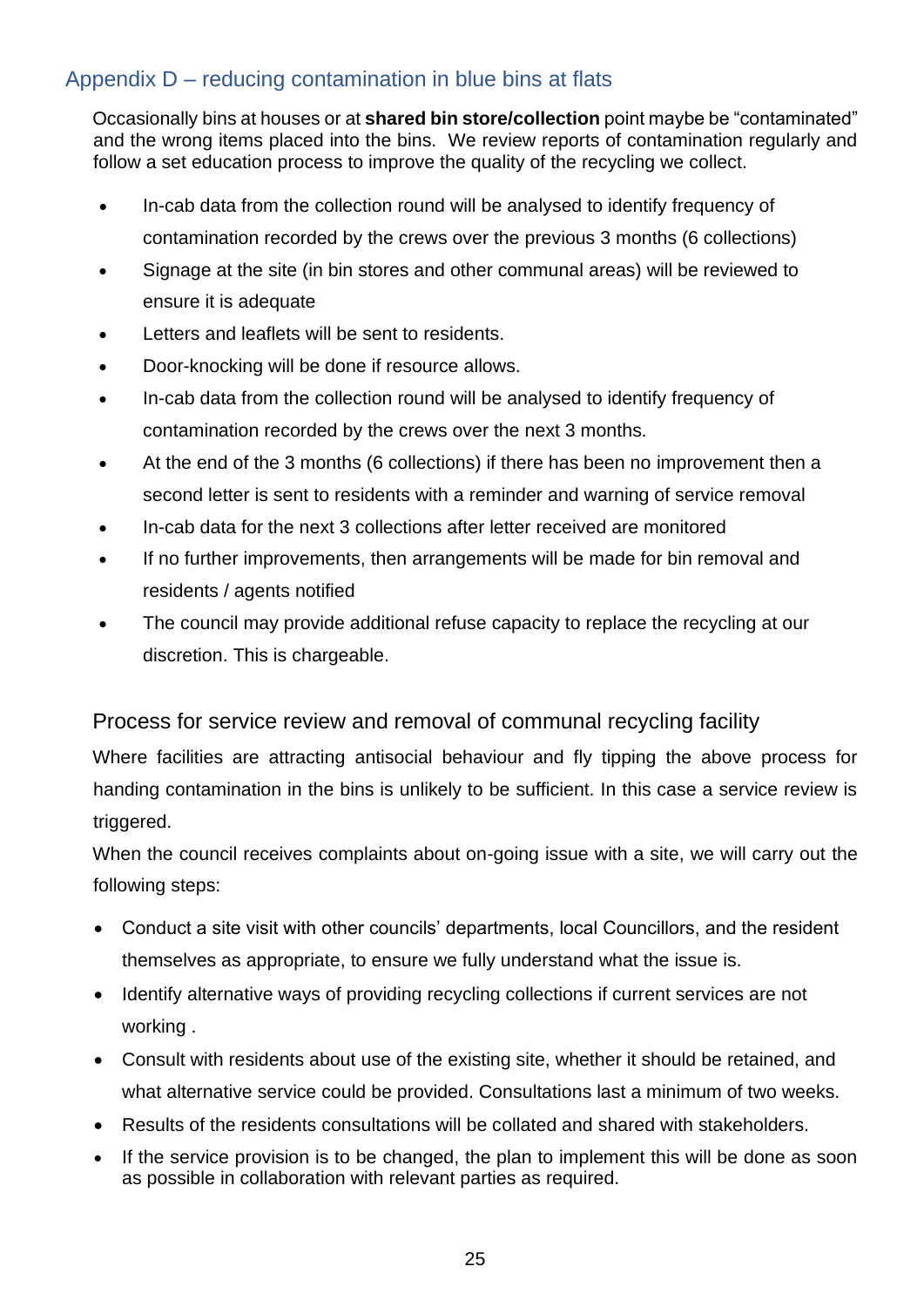## Appendix E – Sizes of bins issued by the Council

## <span id="page-25-0"></span>Sizes are the same for black, blue and green bins

| Container type | Image | Dimensions                                       |
|----------------|-------|--------------------------------------------------|
| Box            |       | $H = 35.5$ cm<br>$W = 55.3$ cm<br>$D = 40.6$ cm  |
| 140 Litre bin  |       | $H = 106.7$ cm<br>$W = 48.3$ cm<br>$D = 55.9$ cm |
| 240 Litre bin  |       | $H = 106.7$ cm<br>$W = 58$ cm<br>$D = 74$ cm     |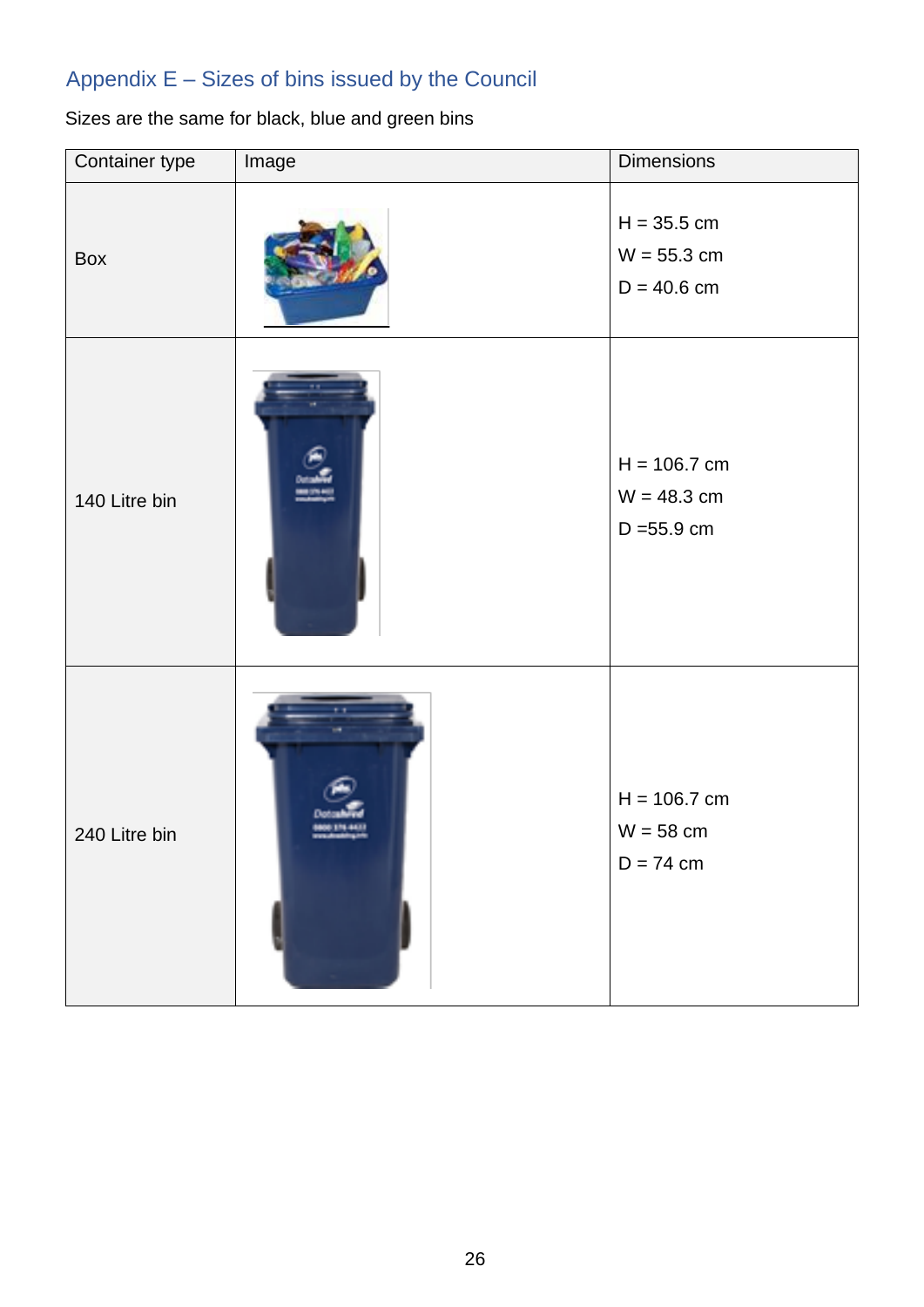| Container type  | Image | <b>Dimensions</b>                                |
|-----------------|-------|--------------------------------------------------|
| 360 Litre bin   |       | $H = 111.8$ cm<br>$W = 58.4$ cm<br>$D = 86.4$ cm |
| 600 Litre bin   |       | $H = 121.9$ cm<br>$W = 137.2 D = 78 cm$          |
| 1,100 Litre bin |       | $H = 135.4$ cm<br>$W = 121$ cm<br>$D = 107.3$ cm |